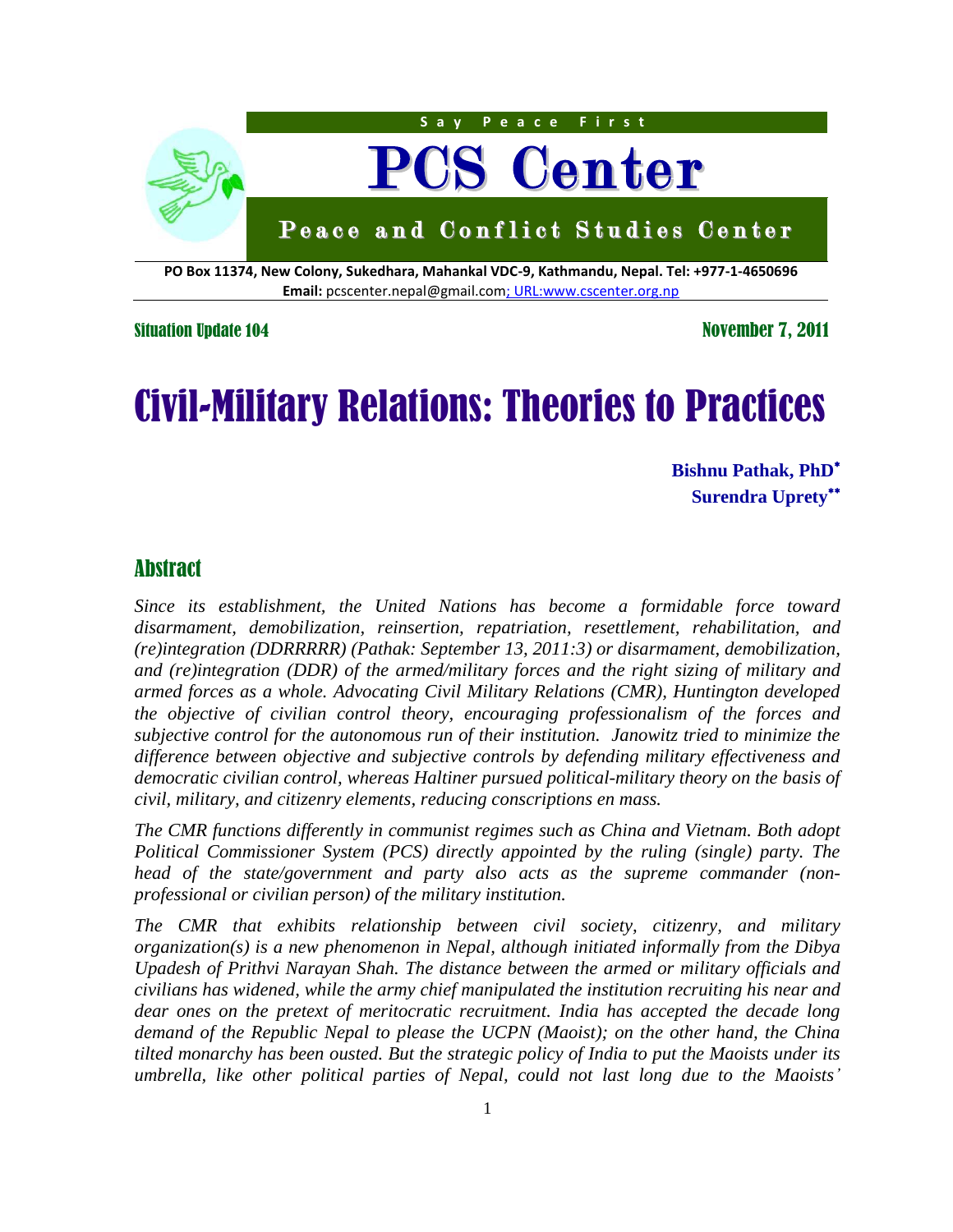*ideology. Besides, the Maoists stand against the anti-Tibet activities within Nepal, which further strengthens their relationship with China. Meanwhile, China watches the Indo-US nuclear deal suspiciously because of their hidden desire for free-Tibet.*

*Delaying (re)integration (into security forces and societies), rehabilitation, professionalization, democratization, and right sizing of the NA are against the ethics of CMR in Nepal. The lack of confidence building measures among the parties, radical change vs. conservative interests, parties" affiliation with two extreme lines of thoughts; disorderly and under-governed liberal democracy of India and the orderly, over-governed, controlled democracy of China, are the salient hindrances for the CMR. Nepal"s CMR cannot be isolated from the "string of pearls" strategy; Indo-US-West and China-Confucian-Muslim allies.*

# 1. Introduction

Civil Military Relations constitute the relationship between the state and civil society on one side and the military organization(s) on the other. They correlate the civilian and military authorities in a given society. Democratic Civilian Control (DCC) is the conception of military/armed forces controlled by the elected representatives of a given state or nation.

CMR is a new discipline in Nepal. It is a politico-legal concept initiated by western democratic nations/societies and developed alongside the progress of democracy, particularly after the end of the World War II and the establishment of the United Nations. It is estimated that more than 55 million people, including soldiers, had been extra-judicially killed or perished during the war (World War II: Undated). The number of people killed, wounded or missing and the casualties that occurred between September 1939 and September 1945 has never been calculated. In 1945, the United States had six million people in the US Army (World War II: Undated). The UN had major challenges to cut down the size of the army and armed forces, disarm and demobilize a huge number of solders and armed gun-men, improve relations between the civilians and the military, and reconstruct strategies to maintain peace and development throughout the world in various regions.

The slogan of "civilian control" over the military was the invention of democratic parliamentarians as a way of increasing their power *vis-à-vis* the British Crown during the  $17<sup>th</sup>$ and  $18<sup>th</sup>$  centuries (Pathak and Uprety: March 7th, 2010 citing Samuel P. Huntington). CMR is one aspect of national security policy, the aim of which is to enhance the safety of nation's social, cultural, and political institutions against threats arising from other independent states (Huntington: 1957:1). The categorization of democratic civilian control is useful to assess the individual national models of CMR – in particular, should CMR reflect the role and mission of the armed services in a democratic society (Lambert: 2005).

In recent years, a lot of scholarly literature illustrates the civilian control (Cottey, Andre et al: Fall 2002). CMR establishes the basis for maintaining civilian control over the military. Not only it involves a diverse range of studies, such as democratic civilian control of the military, democratization of military professionalism, military institution(s) and operations or war; it also draws upon various fields of political science, law, philosophy, psychology, sociology, anthropology, economics, history of diplomatic missions, and military science, among others.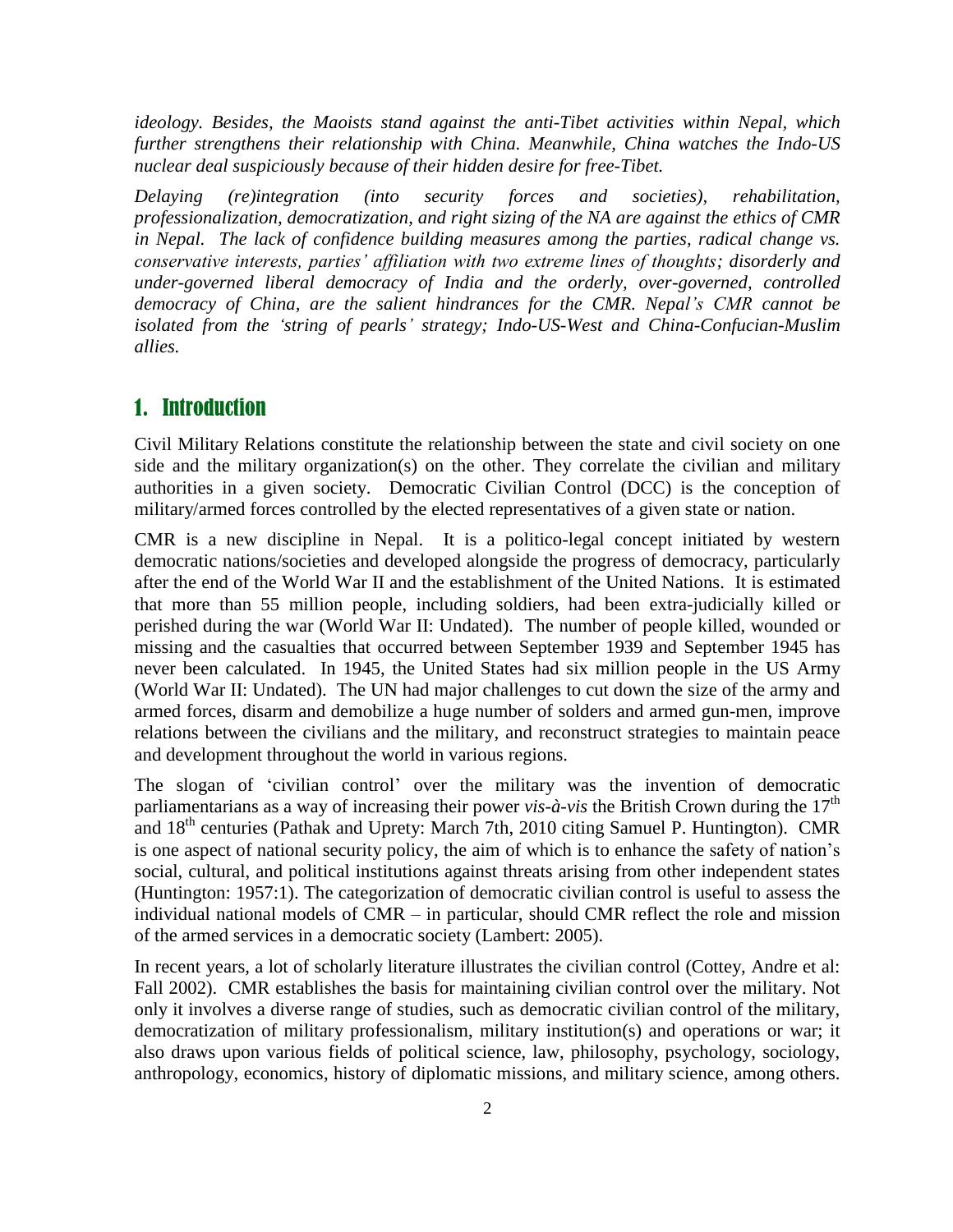CMR encompasses the entire range of relationships between the military and society at every level (Feaver: 1999); it had started with Sun  $Tzu^1$  and Carl von Clausewitz (1780-1931). Samuel P. Huntington and Morris Janowitz have effectively initiated CMR in scholarly debates in modern democratic society. CMR broadens the focus beyond democratic control to include other dimensions and levels of analysis (Bruneau et al: October 19th, 2009).

The principal aim of the present study is to enhance the level of understanding of CMR and to commence a debate and discussion on it among the concerned actors, including civil society, military, combatants of the Maoist Army<sup>2</sup> (MA), and ordinary citizens of Nepal. It explores contemporary notions found in the literature and thoughts of prominent philosophers of CMR. It intends to bridge the gap and strengthen dialogue between the civil society institution(s)/individual(s) and military or armed forces institution(s). It reflects the existing civilian control measures of the Nepal Army (NA) and the legitimacy of the combatants of the Maoist Army guaranteed by the peace accord, agreements, and understandings including the Interim Constitution 2007.

# 2 Three-Pillar Theory of Civil-Military Relations

CMR has a trinity (three-pillar) flying buttress formed of Democratic Civilian Control (DCC, Leg I)), Effectiveness (Leg II), and Efficiency (Leg III). DCC (Leg I) would not exist unless it is well grounded and exercised through institutions ranging from natural laws that empower the Ministry of Defense, overseeing committees, and executive bodies such as military, police forces, and intelligence agencies (Bruneau: 2006). Two classic works of American civilmilitary relations, Huntington<sup>3</sup>'s *The Soldier and the State* (1957) and Morris Janowitz's *The Professional Soldier* (1960), address both military effectiveness and civilian control (Nielsen: 2005). The first leg is interested in operating with like-minded security institutions such as the Defense Ministry and parliamentary security related committees, including National Security Council (NSC), putting accountability as a top priority.

The second leg of the trinity is the measure of effectiveness which is particularly focused on the fulfillment of the assigned roles and missions of the military, security forces, and other armed forces. Several considerations are needed to fulfill effectiveness. Firstly, different missions of various security forces and institutions and their potential roles form the basis of effectiveness. Secondly, adequate instruments including training materials and persons are the best assets to effectively implement their decisions. Thirdly, it links the wealth of information supplied by various intelligence organizations. Fourthly, a plausible alliance among the like-minded institutions is the essence of effectiveness.

The third leg is efficiency that centers on the utilization of resources to accomplish the assigned role and the mission. This dimension points out the goals and achievements of the roles and missions. The NSC plays a significant role to accomplish the efficiency tasks. It includes initiatives to inform and advise the concerned officials on the policy of national security and defense; coordinate between the key actors and establish consensus for the policy implementation; to communicate with the presidential or prime-ministerial system; to integrate multiple intelligence agencies; to produce documents for security assistance provided to the donors; to create healthy inter-agency processes for consensus; to set up reliable network with concerned institutions such as various ministries and foreign institutions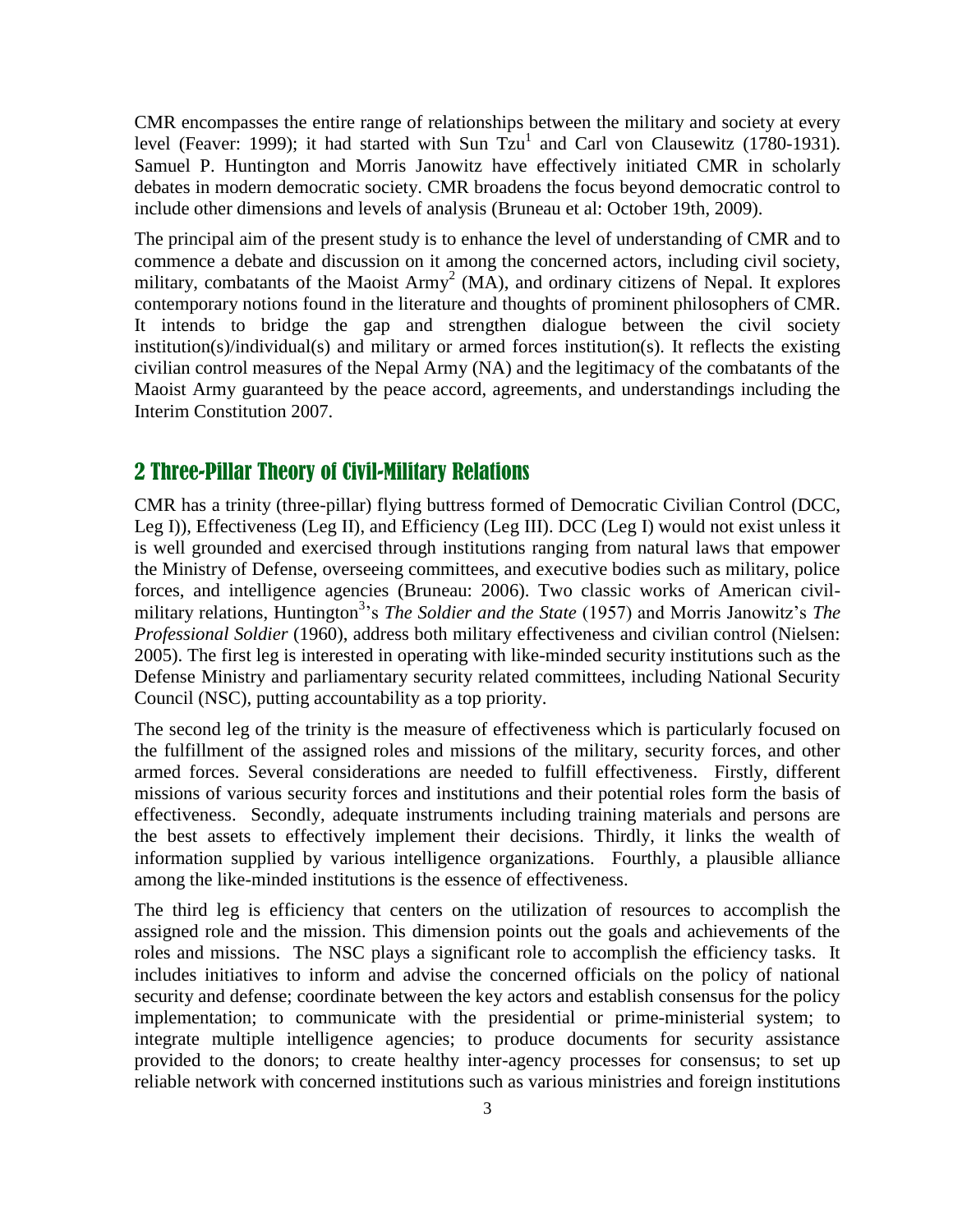to handle foreign relations; and gather security information from the concerned intelligence agencies and actors.

All these three legs (DCC, effectiveness and efficiency) can function well by identifying the goals, basis, democratic requirements, actors, objectives and subjective, means, time, ways, and challenges of the control (Lambert: June 2005).

The general principle of DCC encompasses transparency and accountability. Civilian or parliamentary supremacy is the basis for the democratic control which promotes (re)integration of the armed forces or ex-combatants into society. The principles of democratic requirements focus on political parties, culture, and government in pursuit of integrated defense ministry, independence judiciary and media. Besides, it acts as a check and balance between the constitutional authorities, free and adult franchise, civic rights and freedoms, rule of law, civic education, dialogue, and mature civil society.

The actors of DCC include both civil and military authorities, such as head of the state and the government, NSC, heads of the parliament and judiciary, heads of ministries and bureaucracies, defense and security committees and commissions, formal and informal public leaders, heads of NGOs, chairpersons of courts, think tanks and academic institutions, etc. The objective of control ("who" actor of "which" concerned institution) is for the officials of mainstream political parties, CMR in all levels, military forces (para-military, police, intelligence, etc.) recruitment and size, chain of command, regulations and so forth. The subjective control complements the objective control for such ("what") issue/activity as war, peace, security, policy, information, command control, operation, and armament.

The means (purpose or intention) of control would focus on ("which") instruments or tools and exercises for the protection of constitutional court, judicial and its legal system, referendum, elections, treaty, management, budget, staff, etc. The timing ("when") of control would be the subject of civilian control. It would follow reactive control (control *ex-post*), proactive control (*ex-ante* control), and simultaneous control: The *ex-post* is a control mechanism that comes into effect after the work is done, such as auditing the Defense Ministry's expenses after the end of the fiscal year. *Ex-ante* is a preliminary control mechanism that anticipates the future document of defense white papers. The simultaneous control continues accurately at the same time when actions take place (Born: 2000). The timing of control intends to synchronize with civilian control at the time of military operation, following the transparency and accountability mechanism.

The ways of control refer to how control is exercised, as developed by Huntington, in the theory of civil-military relations. It belongs to objective and subjective controls. The objective control is the appropriate way to exercise control in a democracy and subjective control is the way of control for non-democratic systems of CMR (Feaver: 1999).

Along with the end of the cold war, new challenges were met in the areas of the DCC. The new challenges focused on restructuring the armed and military forces, enforcement of regulations, restructuring the defense management, asymmetric power relations, etc. The postcold war encompasses budget cuts and downsizing the strength of the soldiers (Lambert: June 2005:21).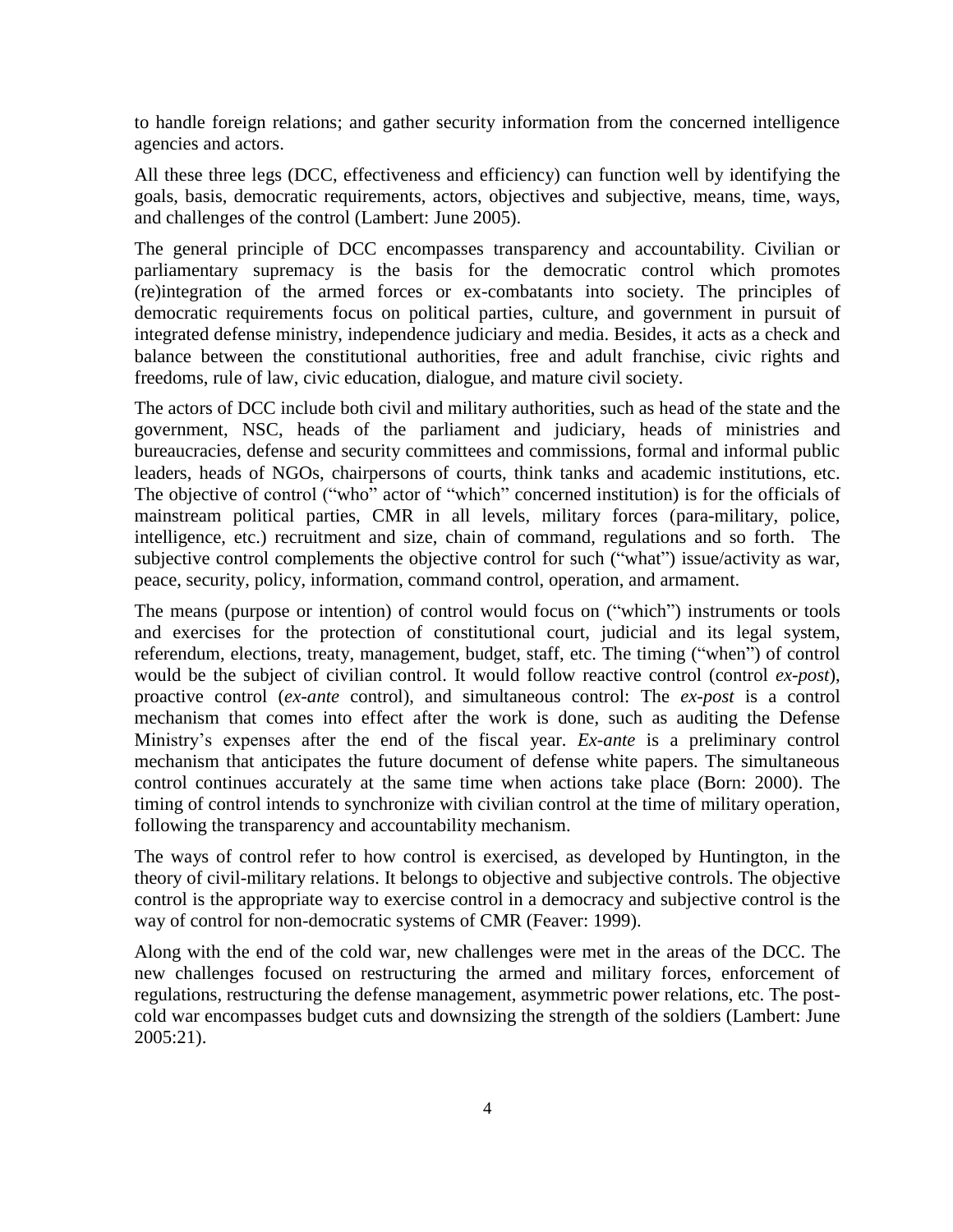For all such control measures of the DCC, there should be an appropriate check and balance mechanism pursuing effectiveness, efficiency and legitimacy. The concept of DCC reflects mostly the classical meaning of democratic control of armed forces in addition to the traditional focus on military security and defense policy (Lambert: June 2005).

## 3 Control Theory of Civil-Military Relations

The control theory of CMR relates to the behavior affected by the person"s wants or desires at any given time for survival, freedom, love, power, or basic human needs (Pathak: May 27, 2010). The theory deals with the behavior of dynamic instruments of civil-military relations. There are four types of the control theory – objective, subjective, vertical, and horizontal – as described below.

#### **3.1 Objective Control Theory**

Huntington's theory of objective control was developed during the Cold War era. His model focused on maximization of military professionalism and its effectiveness. Politicians formulate a few general conditions for military operations and the military is compelled to execute those operations. The theory deals with the idea that officials of military not only work professionally within military"s autonomy, but also remain neutral actors in political affairs. The military officers implement the tasks as prescribed by their civil-political authority. Political leaders try to control the armed forces by introducing a politically friendly environment to their structures (Born: 2000:2). Janowitz tried to minimize the difference between objective and subjective controls by defending military effectiveness and democratic civilian control.



The civil and military affairs have been reflected by the US political model of checks and balances and power separation (Haltiner: 2000:2). After the end of the Cold War, Karl W Haltiner differentiated and extended Huntington"s control theory. He developed the theory further to reduce/abolish the numbers of universal conscription<sup>4</sup> and "citizen-soldiers" on the basis of civil, military and citizenry dimensions and lesser

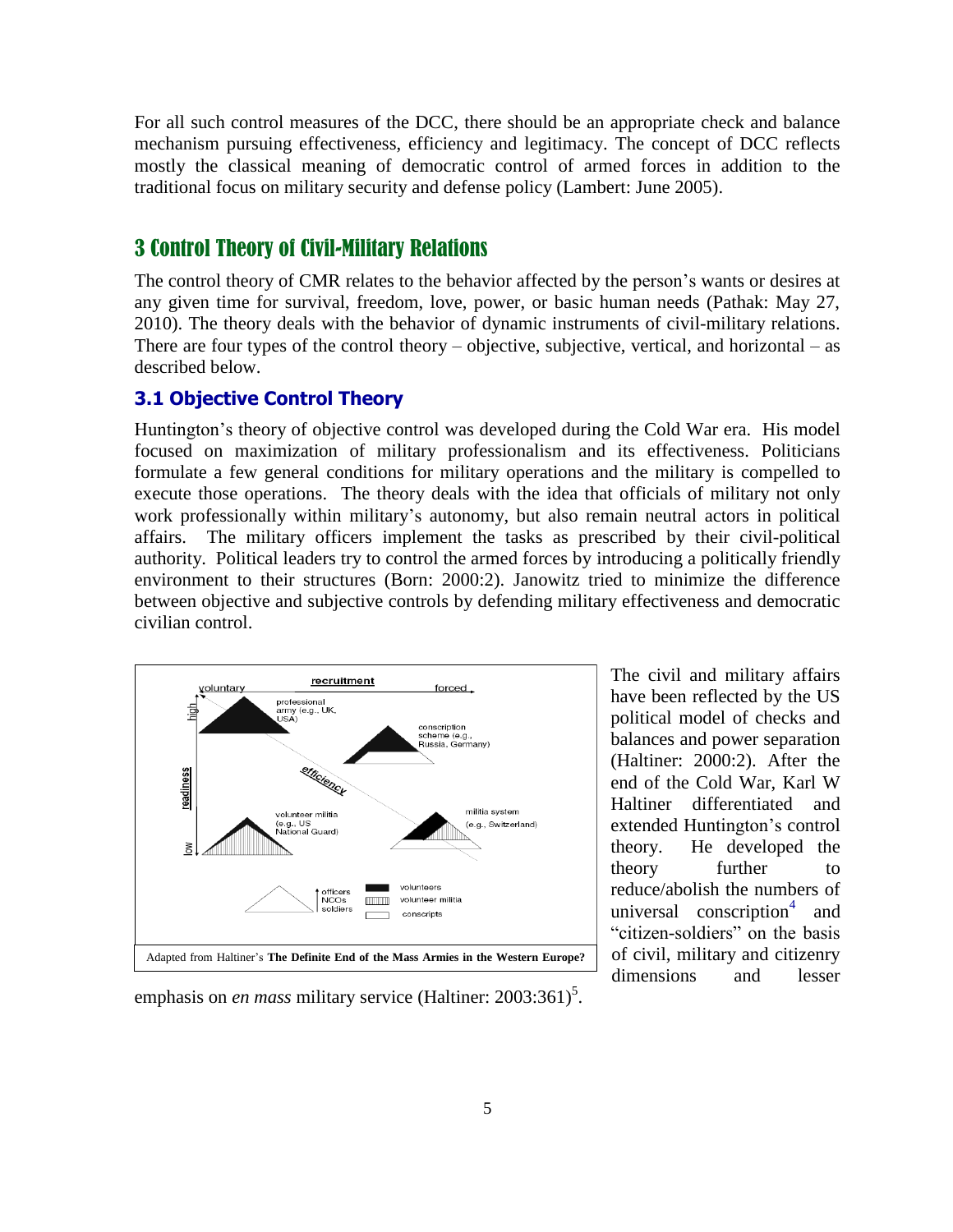#### **3.2 Subjective Control Theory**

Some countries apply the DCC to subjective control; for example, the Swiss model of CMR. Switzerland is recognized as the oldest democracy and a civil society federalist state in Europe; it has no standing army, but it has the largest militia (220,200) in the world (Pathak: August 29, 2009) which is used as a voluntary army (table no. 1) in case of a crisis, when the parliament appoints a qualified general focused in military and political culture and people are recruited as volunteer armed forces. Switzerland follows the "concordance" model of decentralization that leads to a political-military culture based on three elements: civil, military and citizenry (Haltiner: November 2000). The Swiss CMR demonstrates the subjective civilian control. The post-cold war world is largely divided not because of any "political ideology", but due to adherence toward "identity theory', prioritized fundamental human rights and civil freedoms along with military security. Huntington, in the course of carving a subjective control model emphasizes on the need for corruption control in the armed forces (Born: 2000:2).

#### **3.3 Vertical Control Theory**

**Table No 1: Countries where the minimum age for voluntary recruitment is under 18, including for training purposes or as cadets** Armenia Australia Austria Azerbaijan Bangladesh Barbados Belarus Bolivia Brazil Brunei Darussalam Burundi Cameroon Canada Cape Verde Chad China Cuba Cyprus Dominican Republic Ecuador Egypt El Salvador France **Germany** Guinea-Bissau Guyana Hungary India Iran Ireland Israel Jamaica Kazakhstan Kenya Korea (Democratic People"s Republic of) Kyrgyzstan Lebanon Libya Luxembourg Malaysia Malta Mexico Moldova Netherlands New Zealand Pakistan Papua New Guinea Paraguay Peru Philippines Poland Russian Federation Sao Tome and Principe Seychelles Singapore Tanzania Tonga Trinidad and Tobago Turkmenistan United Kingdom United States of America Vietnam Zambia **Source:** Child Soldiers: Global Report 2008

Vertical control is top-down control of the military and armed forces that is linked with the concept of DCC. It exercises civilian supremacy through the government and the parliament; the constitutional, political, and legal measures, in turn, enhance the civil authority in the nation. It regulates the hierarchical relationship between politico-civilian and military leaderships, following the distribution of power, checks and balances, parliamentary supervision, defense and military laws, and regulations of the armed forces, etc (Lambert: June 2005:17). It is a kind of chain of command and control

mechanism.

#### **3.4 Horizontal Control Theory**

Horizontal control is the integration of military with civil society and in broad terms, it is linked with the concept of DCC. It means the military is responsible along with the civil society. This control is exercised by non-governmental institutions and non-official groups of society such as the media, various interest groups and associations, and research institutes,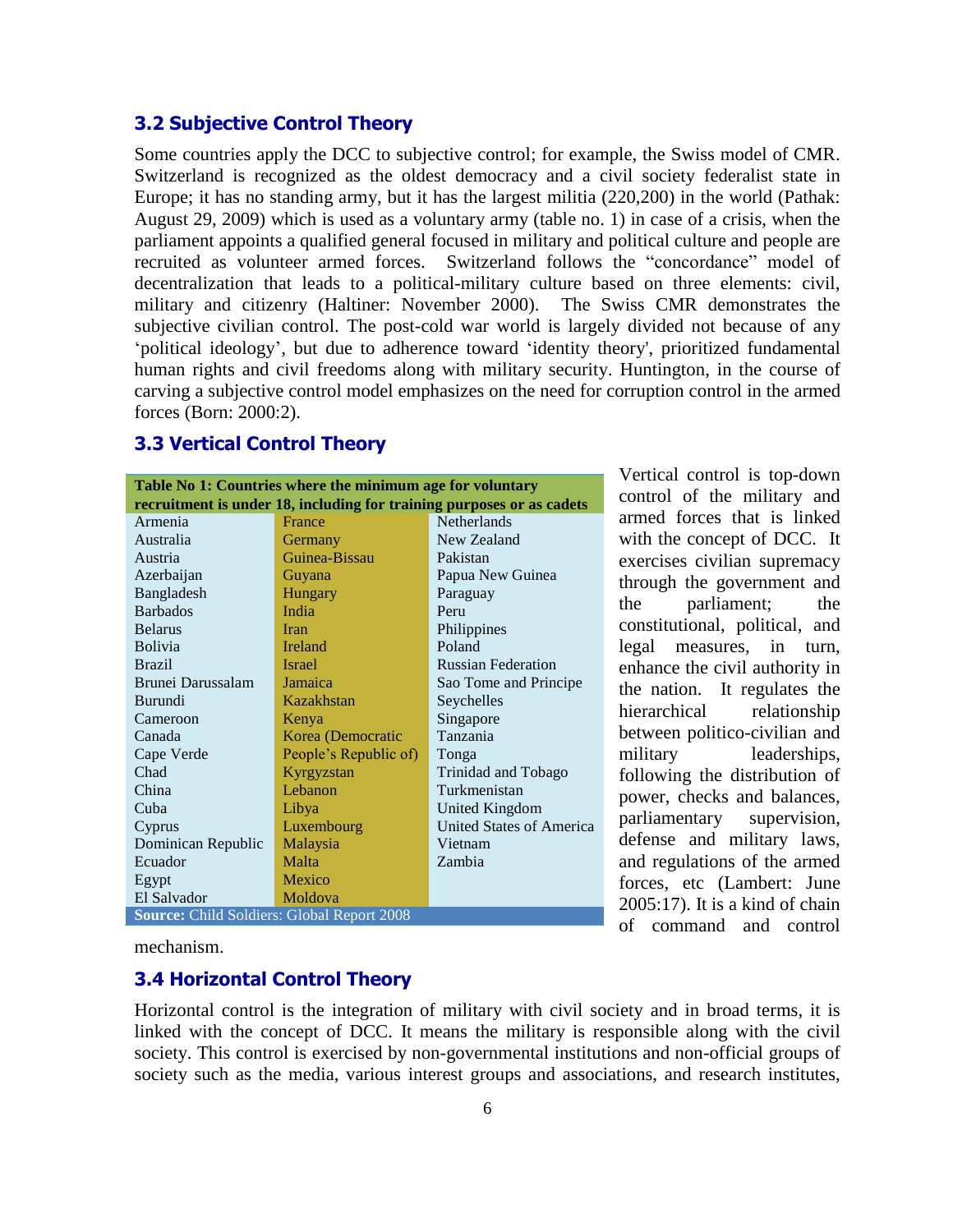etc. It emphasizes on practical and additional usefulness in promotion of security awareness, monitoring of the military, observing rule of law, and publicly scrutinizing the bureaucracy, among others. Such measures are generally conducted by the media, civilian experts, NGOs, and external actors, etc (Born: January 2001).

## 4. Civil-Military Relations in Communist Regimes

Chinese and Vietnamese civilian regimes often encounter problems similar to those of democratic regimes in the world. Both countries engage themselves with CMR through a different institutional mechanism, for instance, the Political Commissioner System (PCS), appointed directly by the party or the government. The People"s Liberation Army (PLA) of China and Vietnam People's Army (VPA)<sup>6</sup> of Vietnam are influenced by political interventions. The role of military in such regimes encompasses a wide range of tasks such as defending national territory and sovereignty; securing the nation"s maritime rights and interests; maintaining the unity of the motherland; ensuring internal stability; and maintaining a secure and stable external environment (Kamphausen et al: September 2007). One particular objective of the PLA is to view its core responsibility for its contribution toward the PRC"s larger challenge – the national development goals (Finkelstein: September 2007). The military strategy guidelines rely on the coordinated development strategy of China in the areas of economy, politics, military, diplomacy, and culture (Cooper III: September 2007). The tasks of the VPA are "to maintain combat readiness for safeguarding the socialist homeland and marking a contribution to the cause of national construction' (Thayer: August 23rd, 2009). Along with the modernization of the PLA and enhancement of its power and capabilities in the region, Vietnam also puts great emphasis in protecting its offshore territorial assets and economic interests in the South China Sea.

Nevertheless, CMR can function smoothly without any military-political conflicts due to the single party rule, in accordance with the vertical control theory. It is still being practiced as in the past even after the Cultural Revolution. The civilian authoritarian regime in Taiwan has started democratization in recent years, where the political commissioner has been replaced to ensure de-politicization of its armed forces for the sake of civilian control.

Both in China and Vietnam, the hierarchy of military officers is paralleled by the hierarchy of political officers representing the communist party (Shambaugh: 1991). Such parallel authority is reinforced by a high level military officer in the Communist Party. About 70% of high-ranking and mid-level security officers in Vietnam are from the governing party (Trinkunas: 1999). In communist systems, two military committees such as the military committee (MC) and the communist party military committee (CPMC) have developed as parallel organizations. The chairman of the PRC heads both the Central Committee and Central CPMC that have placed him as the supreme commander of the party as well as the PLA. Besides, the political commissariat monitors the implementation of the party"s indoctrination policy for PLA and VPA. In the course of monitoring the armed forces, the communist party gives an opportunity to take high level members first to act as military (PLA) officers.

In 1969, during the Cultural Revolution  $(1966-1976)^7$ , the PLA officer membership in the CP central community rose nearly by half, i.e. 45%, but dropped to 19% in 1987 (Shambaugh: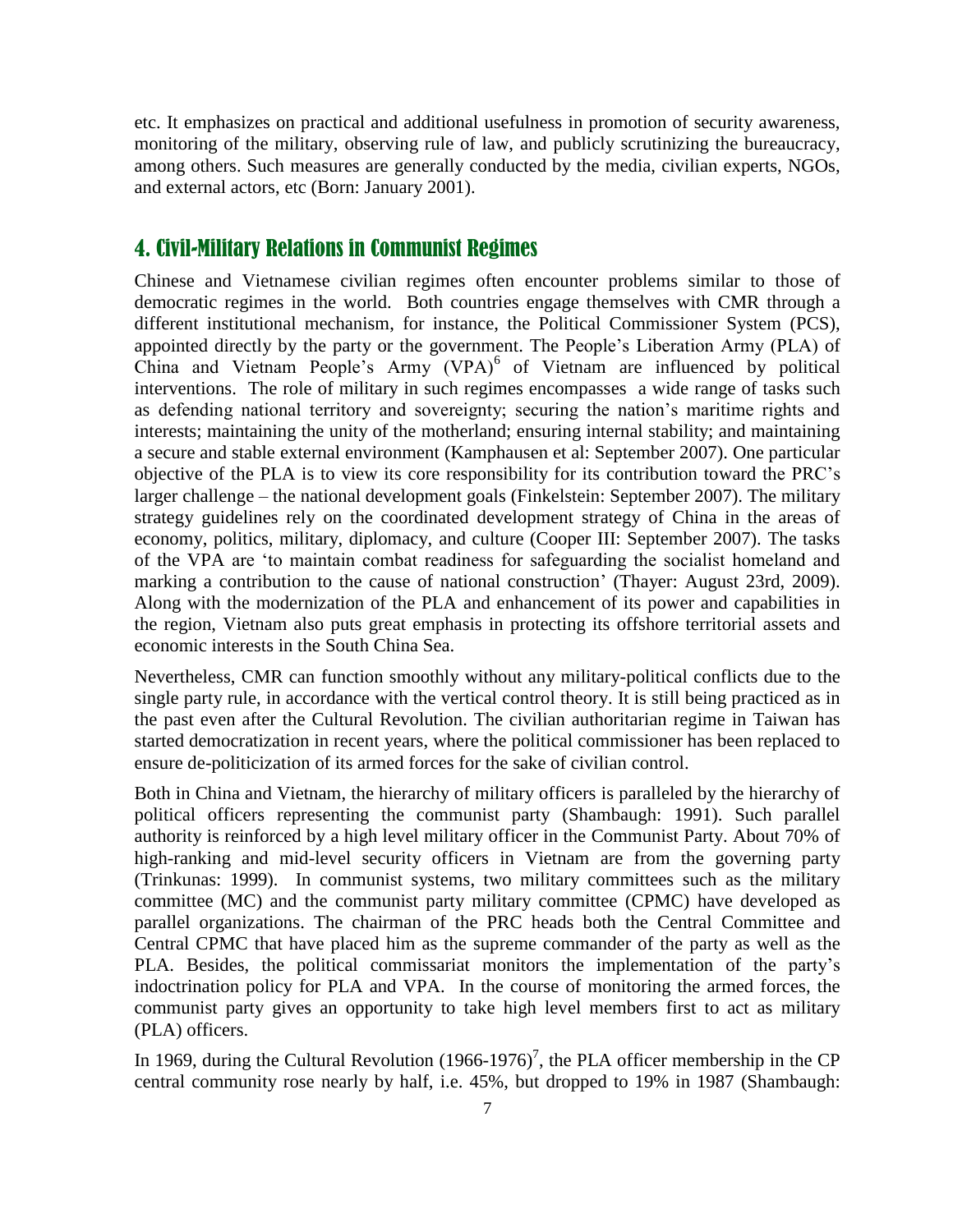1991) along with the rise of Deng Xiaoping"s free-market economy with the policy of "hide your strength, bide your time". Since the PLA"s role was to preserve the CP"s dominance during the Tiananmen crisis in early June 1989 (the rise of Jiang Zemin rule), the CP is still a leading player in the state policymaking and the configuration of CMR in China and Vietnam that have placed significant constraints to civilian rulers (Trinkunas: 1999). These constraints are further aggravated by the broad jurisdictional restrictions of the armed forces in China and Vietnam.

The expansive explanation of military's role has been amalgamated by the decision of party leadership in both China and Vietnam to moderately *marketize* the budget of the armed forces. In the case of Vietnam, 20% of the budget for the armed forces for 1989 was internally generated and 12% of military officials had participated directly in economic activities till 1994 (Thayer:1994). Military participation in the economy may diminish the economic burden of defense institution and the self-funding resources may give independence to the armed forces, but such trends heighten the interest toward military politicization and may intensify civil-military friction (Mulnenon: 1998). That may be why president Jiang Zemin in 1998 said to disallow the involvement of PLA in economic activities in order to strengthen their combat qualities (Kondapalli: October 2005).

The party"s military department that controlled the armed forces was kept secret 38 for years (1950 to 1988). Zhao Ziyang (supported by the Deng Xiaoping) was succeeded by Jiang Zemin. Chinese CMR had shifted from the old analytical model of party-military symbiosis factionalism to clearer civil-military institutional boundaries, as Deng replaced Mao's agenda of revolution with four modernization policies for industry, agriculture, science and technology, and national defense (The Evolving Chinese Civil-Military Relations: November 2004).

When Deng passed away from the scene, China's real GDP growth accelerated and so its civilian economic base got strengthened a good deal. Taiwan emerged as an increasingly serious security issue for the regime. On the other hand, due to the problematic relations with US government in the aftermath of Tiananmen Square massacre, Jiang Zemin vehemently supported the modern defense system (Swaine, November 2nd, 2005). Due to PLA"s willingness to continue supporting the rule of the Party and to obey the directives from the top party leaders, the PLA"s influence also increased in selecting top civilian leaders, which in turn enhanced the PLA"s ability to shape the domestic political environment. The Party Central Committee meeting ended on October 18th, 2010 elevating Vice-President XI Jinping<sup>8</sup> (born June 1953), Vice President of the Central Military Commission and Principal of the Central Party School as successor to President Hu Jintao from 2012 (Richburg, October 18th, 2010).

But, over the last two decades, the above issues have largely been shaped by five trends: increasing PLA professionalism, bifurcation of civil and military elites, reducing PLA's role in political institutions, reducing emphasis on political work within the PLA, and increasing military budgets. Thus, the role of the PLA got largely reduced in Chinese politics (Kiselycznyk et al: August 2010) along with the introduction of liberalization.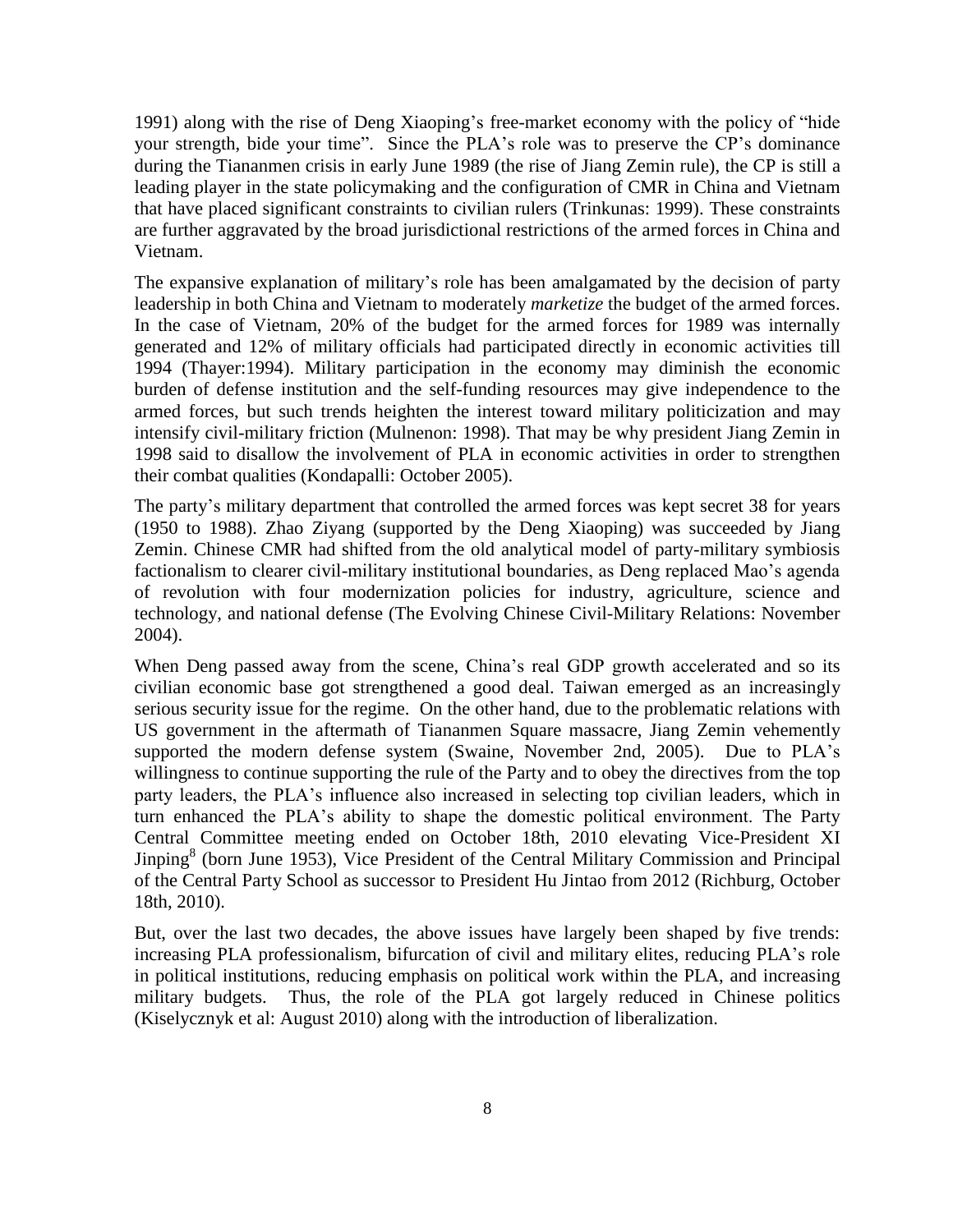# 5. Civil-Military Relations in Nepal

The long history of CMR in Nepal looks asymmetrical, although it initiated with the *Dibya Upadesh* of Prithvi Narayan Shah, 242 years ago. His *Upadesh*, "Nepal is a yam between two rocks" is still relevant (Wagle: August 30th, 2010). Till the mid of 2006, the military of Nepal had been consistently used particularly by the Ranas and in general by the reigning monarchs for their own personal and vested interests in politics, power, property, and privileges, neglecting the national and public welfare. Such deep-seated selfish tradition and practice humiliated the military and decreased its capability. In fact, the manipulation of the military was initiated since its very inception. The first commander-in-chief (C-in-C) Bhimsen Thapa (1806-37), who became the Prime Minister also, started to appoint his brothers in senior positions for his own stronghold in the military. The Ranas further misused their power by creating "A", "B", and "C" divisions. Under the "A" category, sons of ruling Rana families were announced as military generals immediately after their birth. That was done to have their complete grip over the military and also to dissuade and intimidate the opponents. Very soon, the military got extremly centralized in the Rana family. By misusing the unchallenged military power, Junga Bahadur Kunwar transformed his Chhetri clan "Kunwar" to Rana. He decorated himself with *Shree-Teen* ( 3 grand honors) to become a parallel power center by compelling the then monarch who had been *Shree-Paanch* ( 5 grand honors) . He distributed all superior posts of the army to their brothers, sons and relatives, and promoted them to pursue the aim of consolidation of power as well as to secure his own and his family"s rule (Adhikari: 2005).

Nepal"s military has a long history that has deeply impressed a common perception among all, from ordinary citizens to civil society institutions, that it is not there to protect their life and liberty nor to safeguard national unity, independence, territorial integrity, sovereignty, national interests and values, or democratic government, but for the sole purpose of securing the autocratic regime at the time.

The current debate on civilian supremacy and democratic civilian control are the results of the military"s controversial history. The militaty-monarchy relationship was consolidated when the then King Mahendra promulgated Military Act 1959 and it deepened further when the Act on Rights, Duties, Functions and Terms of Service of the Commander-in-Chief, 1969 made the Chief of the Army Staff (CoAS) responsible and accountable to the King rather than the Government (Dhruba Kumar: 2009) and the people. After crushing the elected government, banning multi-party democracy, and putting numerous political leaders in jail, all in the name of protecting national interests and sovereignty, the military was formally made loyal to the Palace and even renamed as Royal Nepal Army (RNA) under King Mahendra's active rule; thus, the military power shifted from Singha Darbar to Narayanhity Darbar (Pathak and Uprety: March 7th, 2010).

King Mahendra had captured the state power in the name of nationalism, but in fact he had compromised with national interest and security on several occasions. He had signed the controversial Arms Assistance Agreement with India in 1965 that imposed constraints in procurement of arms, ammunition, and equipment for the army from third countries and practically pushed Nepal under India"s security umbrella. He tried to undermine his folly at times by playing China card against India at his convenience. He proposed "zone of peace" in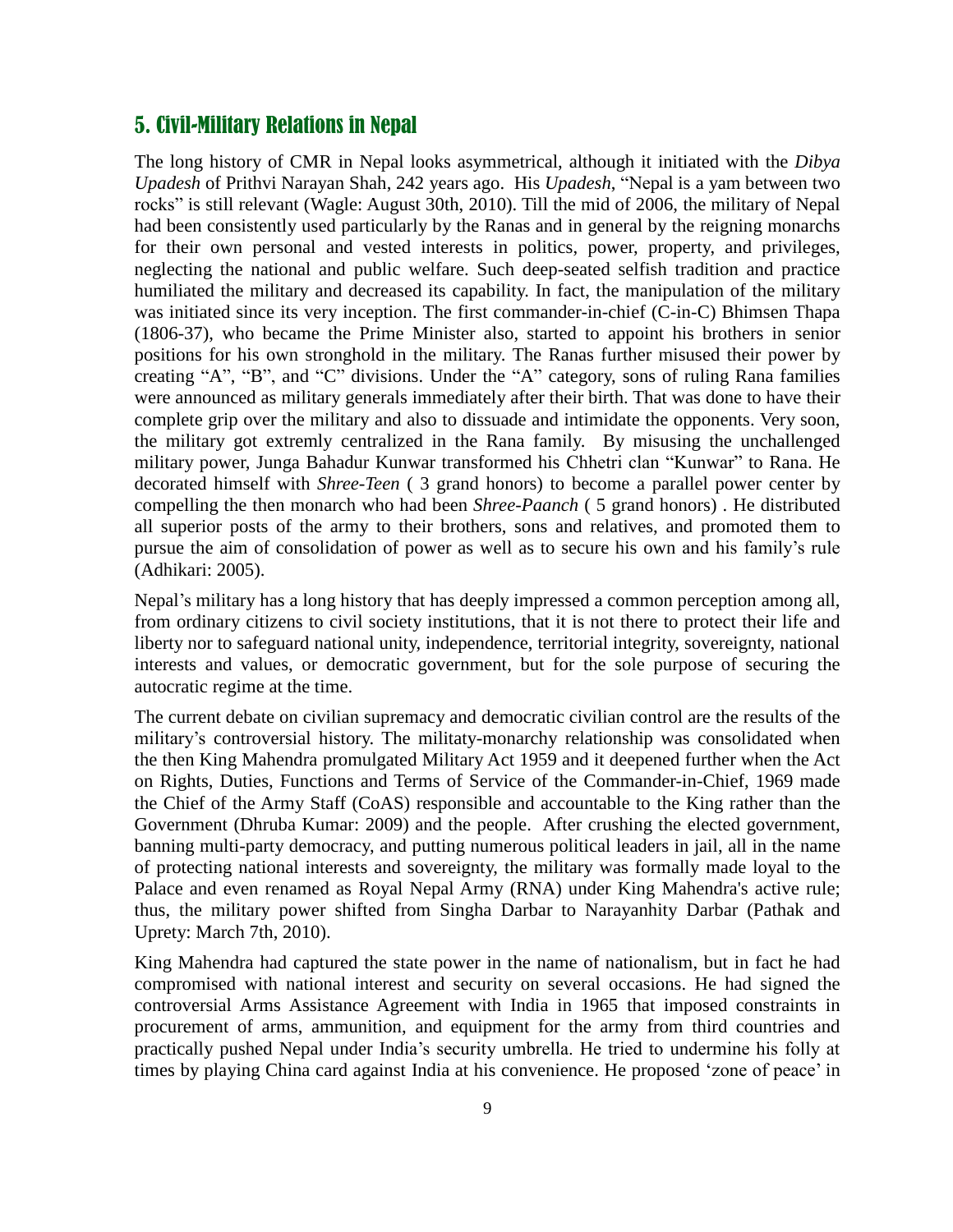vain. He could not finalize *Rastriya Mul Neeti,* a directive for basic policy for national interests. But, he signed the controversial Kalapani Treaty with India, besides other agreements.

Even during democratic movements, the then RNA, supported the autocratic regime and humiliated democratic leaders and cadres during 30 years of the Panchayat regime (1960- 1990). During the drafting of the constitution in 1990, some senior generals of the RNA, covertly put pressure upon the interim PM Krishna Prasad Bhattarai to retain sovereignty with the king in accordance with the divine belief that the king being the sole personification of the State (Kumar et al: 2005).

During the Panchayat era, the entire security system, including the military, was filled with confidants of the king who would vow for the slogan, "*Rajbhakti, Hamro Shakti"* (loyalty to the king is the power of the army). The slogan itself states how much feudal culture had been ingrained deeply and even so practiced within the military. The Chief of Army Staff, Pyar Jung Thapa, gave a keynote speech to the graduating officer cadets at the 11th convocation of the Command and Staff College of the RNA on May 14th, 2004, which reads:

"The crown is the symbol of our identity and the kingship is the progenitor and guardian of the Royal Nepal Army along with the unalterable symbol of Nepali nationalism and national unity. The faith, devotion and trust of the people towards the Crown have remained the essence of Nepali nationalism since time immemorial. All Nepalese should therefore be united towards preserving the symbol of our identity along with the fundamentals of our national interests" (Kumar et al: 2005).

The popular Democratic Movements I (March-April 1990) and II (April 2006) have changed the political landscape of Nepal: from a multi-party democratic country, it has become a republic by abolishing the monarchy; power has shifted from the king to the people with civilian supremacy. An unpublished report on Understanding National Security Policy of Nepal says, "Nepal does not have a National Security Policy (NSP) even after such massive democratic changes have taken place" (Pathak: September 12th, 2010).

The post-1990 democratic government could not democratize the Army, rather ceased further recruitment and tried to restrict its role, encouraging instead the Nepal Police by allocating them more resources for seven years. A possible offshoot of this policy was the sudden resignation of Prime Minister Girija Prasad Koirala when the army was not mobilized against the Maoists in Holeri in July of 2001 (Pathak: 2005).

During the entire Panchayet-era in a supposedly constitutional monarchial system in Nepal, on certain occasions, the monarch donned himself in military uniform of the highest rank although he was not a trained soldier. He maintained an institution within the palace, called Principal Military Secretariat, through which all security forces were controlled and in fact managed. The Prime Ministers, all civilians, headed the Ministry of Defense. In the aftermath of the first democratic movement, the National Security Council (NSC) was established; it was presided by the head of the state with ministers of defense, home, and finance ministers as members. Its secretariat was filled with officers from the Nepal Army, Nepal Police, Armed Police, and National Investigation Department and its working function has not changed yet (Sharma: Undated).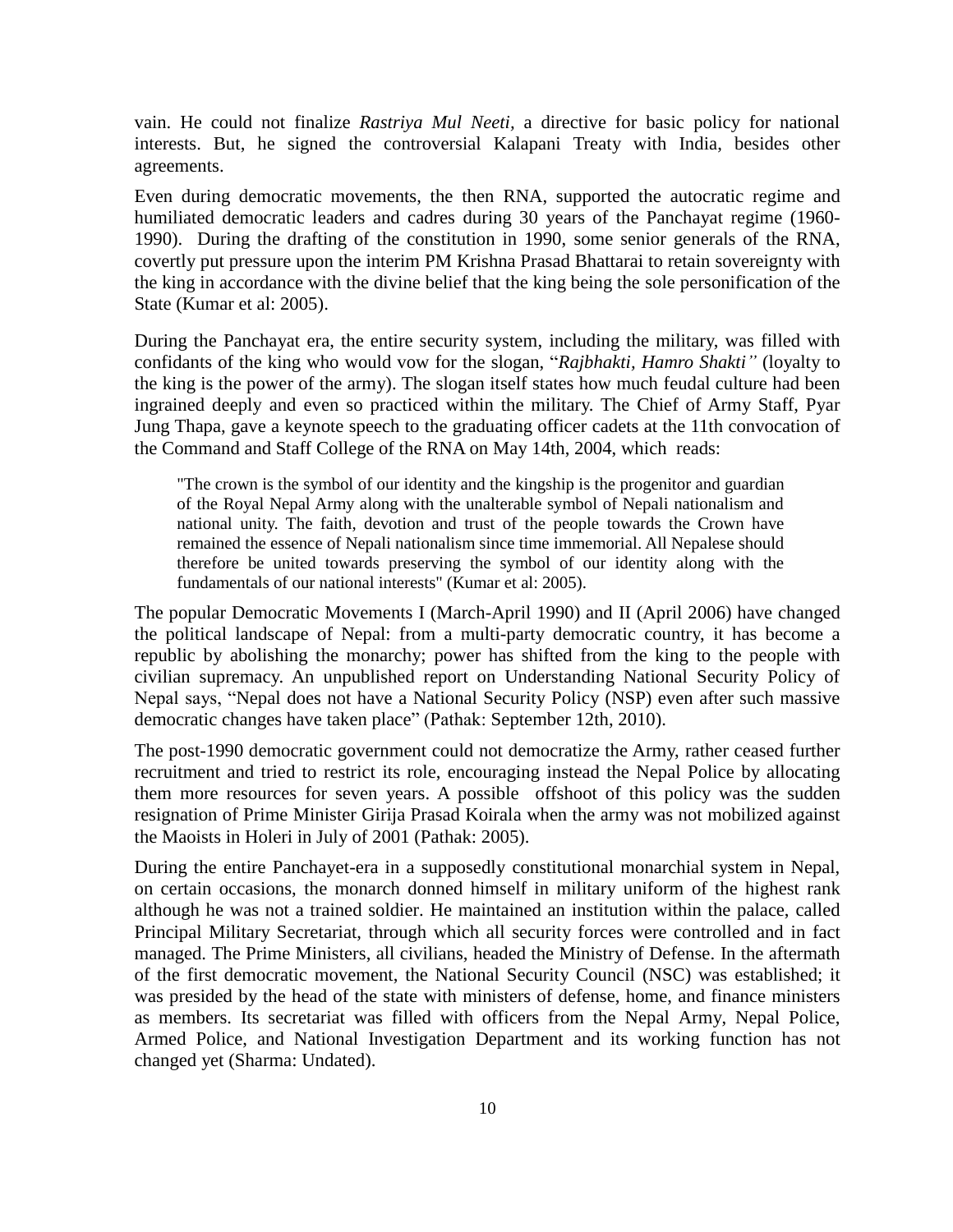Civilian supremacy versus military supremacy has become the most confrontational issue between the executive power holder prime minister and the ceremonial president since Nepal began the peace process. Pushpa Kamal Dahal (Supremo of the CPN-Maoist)-led government had fired the then Army Chief when he publicly expressed his dissatisfaction over (re)integration of the Maoist combatants in the Nepal Army and the challenge to civilian supremacy of the government emerged. However, President Dr. Ram Baran Yadav hired him back, challenging the constitutional rights of the cabinet decision. It resulted in lingering of peace process for a long time as the constitution could not be drafted within the stipulated period by May 28th 2010, and integration and rehabilitation of the Maoist combatants could not be held.

During the derailment of the transitional phase, Nepal suffered from security lapses when many socio-cultural groups initiated violent and criminal activities imitating "political power grows out barrel of gun" that substantially promotes a culture of impunity. The Maoist-led government had four options: (i) to withdraw from their stand on sacking the army chief citing international and national pressure; (ii) sack the army chief due to his refusal of the decisions of the civilian government; (iii) sack him on the grounds of his nearly assuming a coup against civilian authority; and (iv) resign from the government. Unwilling, to follow the first, and having exhausted the second and third, the party took the last option. Since then, Nepal has remained in perpetual confrontation leading to further uncertainty for the peace process (Pathak and Uprety: March 7th, 2010).

In the case of continued supervision, monitoring, and observation of the combatants of the Maoist Army (MA) in the main-and-satellite cantonments<sup>9</sup> and Nepal Army in barracks<sup>10</sup> and inspection of their arms and ammunition keeping them in the iron containers by UNMIN, four different voices were heard in public debates such as: (i) UNMIN yes, (ii) UNMIN No, (iii) UNMIN with a renewed mandate for a limited period, and (iv) the NA be out of UNMIN"s supervision and monitoring.

Firstly, the Maoist party, consisting of one-half of the whole peace process, urged for "UNMIN Yes" until the completion of (re)integration of MA with the state security forces and/or their rehabilitation in the society. The Maoist leadership argued that there was no alternative to an impartial organization like UNMIN to complete the remaining tasks of the peace process. But, the government desired for "UNMIN No" position because Prime Minister Madhav Kumar Nepal was highly influenced by India"s power and politics. So, a third option was to revise UNMIN"s mandate to suit the prevailing circumstances. That gave rise to yet another alternative as proposed by the army chief Chhatraman Singh Gurung who lobbied hard with the concerned authorities not to extend the term of the UNMIN beyond the stipulated date, i.e. September 15th, 2010 because the Special Committee was competent enough to supervise the completion of the remaining tasks of the peace process.

The NA view came when UNMIN criticized NA for their recruitment effort as evidenced by an advertisement published. The UNMIN said, "…any recruitment by either Nepal Army or the Maoist army constitutes a breach of the Comprehensive Peace Agreement and the Agreement on Monitoring of the Management of Arms and Armies (AMMAA)" (Press release dated August 3rd, 2010). The press release further stated that any proposed recruitment should be referred to the Joint Monitoring Coordination Committee  $(\tilde{MCC})^{11}$  for approval. The Supreme Court in its verdict recognized the  $JMCC^{12}$  and directed it to resolve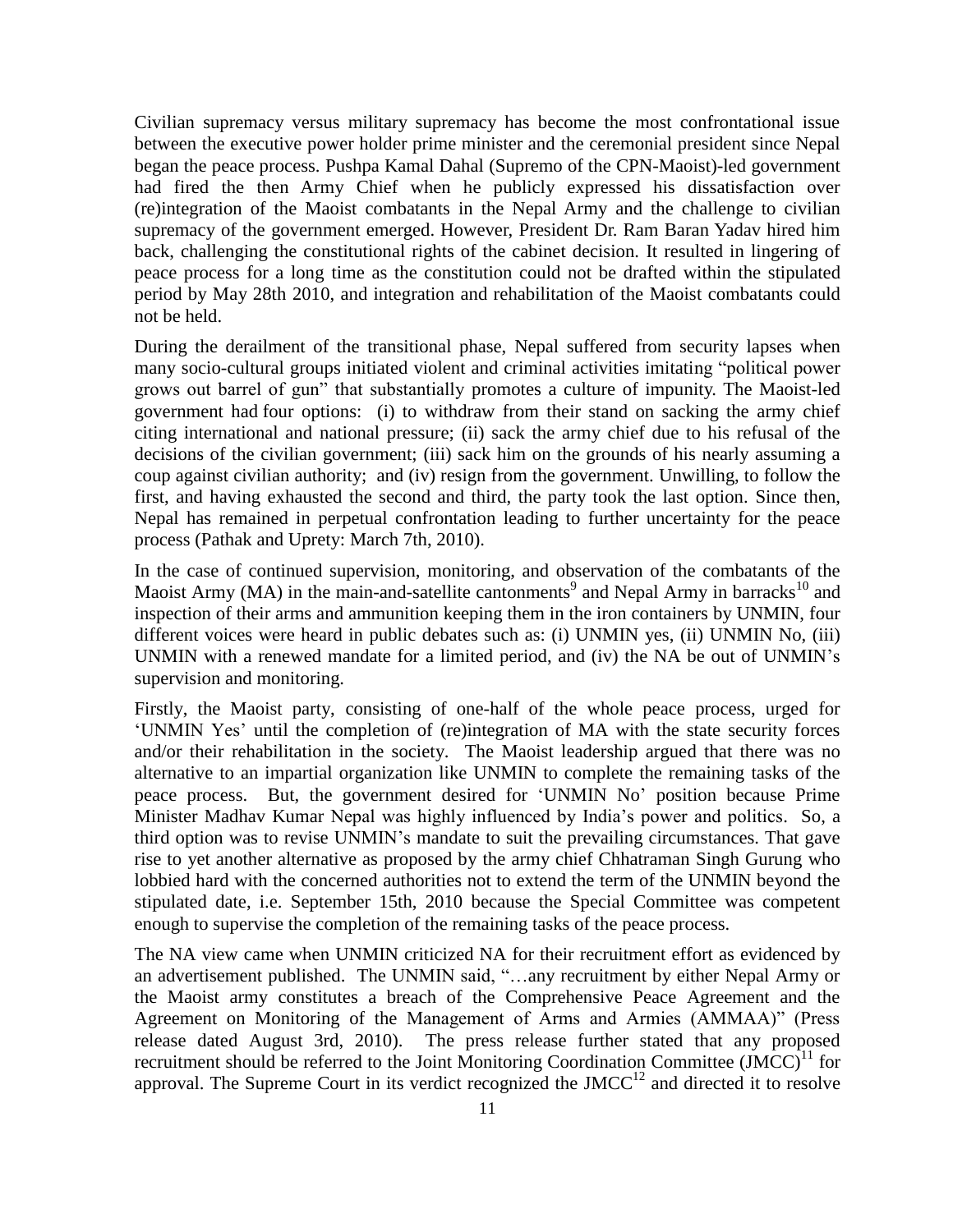the recruitment effort through consensus. However, on August 1st, 2010, the NA announced for fresh recruitment of 3,464 personnel and the Maoists announced its intention to retaliate the NA action.

The necessity to ponder over the concept of CMR is a new phenomenon in Nepal due to constant wrangling. The discussion over CMR was initiated when the House of Representatives transformed the then Royal Nepal Army into Nepal Army, dissociating it from the monarch completely and bringing it under democratic civilian control on May 16th 2006; this got duly legitimatized upon declaration of the Federal Democratic Republic of Nepal in May 2008.

# 6. Civil-Military Relations in Parties' Manifestos

The policies of the mainstream parties concerning CMR are excerpted below from their respective election manifestos for the Constituent Assembly elections.

## **6.1 UCPN Maoist**

The Maoist election manifesto has proposed for two armed forces in Nepal. It reads that professionalization of the PLA and democratization of Nepal Army shouldbe carried out. A High Level Security Commission should be formed to restructure the security based on new democratic republic. Army should be brought out from the barracks to be involved in creative development and construction work. Army should be socialized and made pro-people. The national army should be made inclusive. The central government should manage and control the national army, whereas the autonomous states should build para-military forces and militia. There should be specialized security forces for border, industry, forest, highway, rural areas, etc. Special plans should be developed to utilize the experience of the ex-army men from Nepal and Gurkhas from Indian and British armies. The border security disputes and infringes in Susta, Kalapani, and other places should be settled as soon as possible based on the facts" (Nepal Communist Party-Maoist: Falgun 2064 BS).

#### **6.2 Nepali Congress**

The Nepali Congress manifesto stated that a National Security Policy should be adopted to protect the national border, geographical/territorial integrity and natural resources, to promote social harmony, and to protect the life and property of the people. The border security and internal peace and security tasks should be the concern of the central government. The Policy should be meant not only for the army personnel but also for the citizens. The Nepali army should be made democratic, inclusive, and professional. It should be under the parliament, whereas the management and control should be done by the executive. The Armed Police, Nepal Police, and National Investigation Department should be transformed as per the federal structure (Election Manifesto of Nepali Congress: 2064 BS).

#### **6.3 CPN UML**

As per the CPN UML manifesto, a National Security Policy should be developed for the sake of the security of the national border and to provide protection to geographical integrity and natural resources, social harmony, and protection of life. The Policy should be developed on the basis that it is not just for the Army personnel, but also for the people. Following the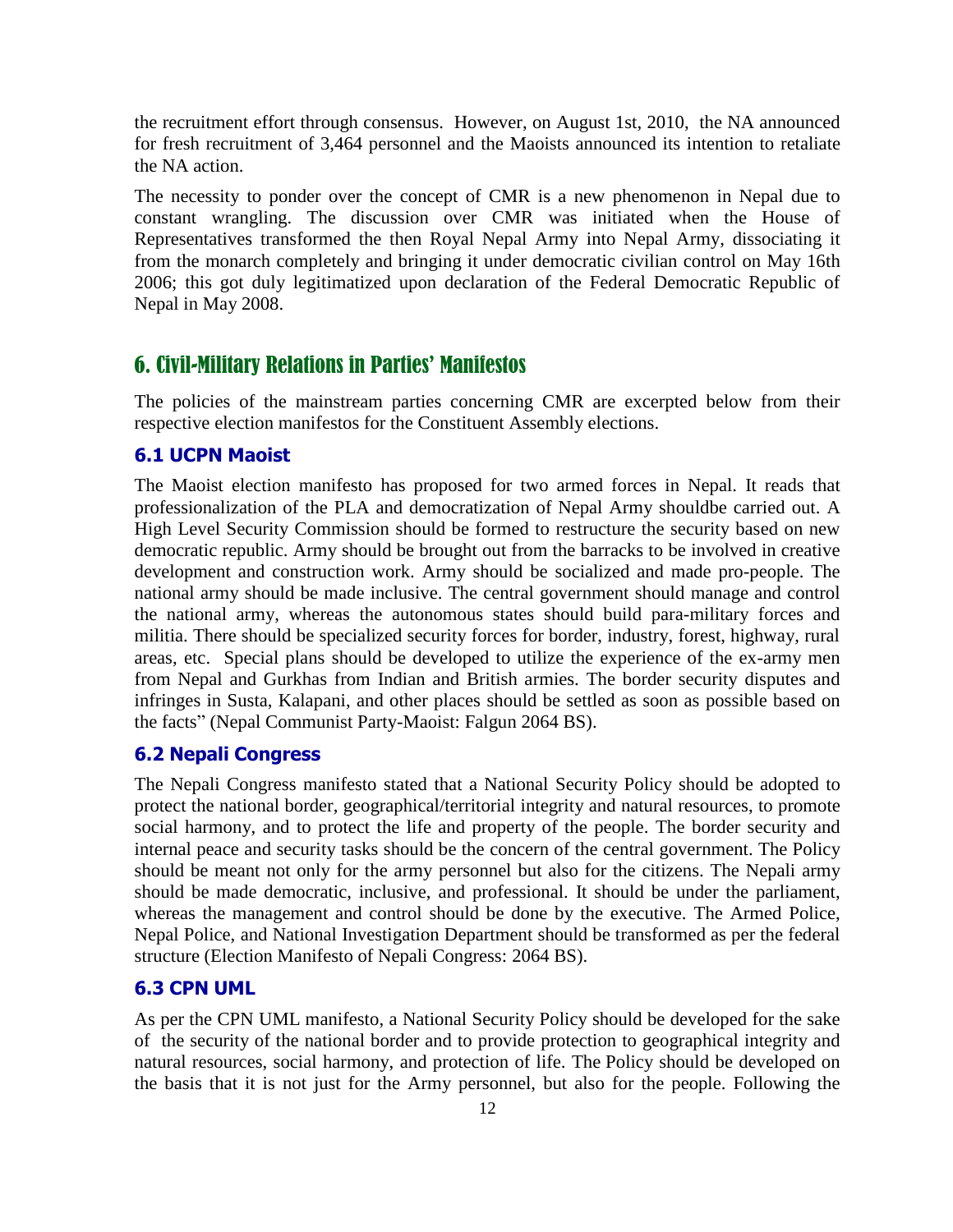democratic norms and values, Nepal Army should be democratized and professionalized besides being made inclusive. Nepal Army should be mobilized for constructive works. A concrete policy should be brought for the compensation of ex-Gurkha Army personnel and to protect their integrity. The integration and management of Maoist combatants should be carried out on the basis of consensus (Election Manifesto of the UML. 2064 BS).

## **6.4 Madhesi Jana Adhikar Forum**

Is there any significance for a professional army in the context of Nepal"s geographical reality? What should be its size even if it is deemed necessary? How relevant is the existing army structure and its size for the management of the country's internal security? How relevant would it be to link up the army for harnessing national security in a democracy? How important is it to make accountable the control, mobilization, and management of the army? It must be small in size and accountable to the elected parliament and the executive (Wagle: August 30th, 2010).

The Nepal Army has proposed for certain mandates for CMR. The traditional perspective for the security of the state is being gradually oriented toward change and improvement. The notion that national security can be guaranteed through the age-old perceptions is now gradually waning due to international relations developing after the end of the cold war, security environment, globalization, economic inter-dependence, development, liberal democratic political system, widespread human rights, and the growing asymmetric warfare. In this context, the national security must be taken in a broad and comprehensive form to address the internal and external challenges by considering the state and the people as reference points (Wagle: August 30th, 2010).

On March 29th, 2011, the Nepal Army put forward its proposal for (re)integration and rehabilitation of combatants of the Maoist army which has received positive responses from all corners. The NA has proposed to create under its command a General Directorate of 12,000 personnel taken from Nepal Army, Maoist Army, Armed Police Force, and Nepal Police. The integrated force would be deployed for special tasks of border, industrial, and forest security besides the rescue work in the event of natural calamity in any part of the country. It has stated that the directorate would be led by a Major General with 200 officers. The force would be divided into smaller units of 250 personnel. The NA has also ruled out bulk integration, but has agreed to be flexible in the criteria, including educational qualification, physical measure, marital status, and age of the combatant However, the NA has disapproved of central committee"s members of the UCPN-Maoist and the MA, accused of grave violations of human rights (Dr. S. Chandrasekharan: April 7th, 2011).

## 7. Proclamation of the Democratic Civilian Control Measures

Several understandings, agreements, and accords, including the Interim Constitution 2007 have been adopted to put the Nepal Army and the Maoist Army under civilian control.

### 7.1 Democratic Civilian Control of Nepal Army

The Interim Constitution of Nepal 2007 states: "There shall be a "Nepal Army" in Nepal as an institution (Art 144.1). The council of ministers shall appoint the Commander-in-Chief (Art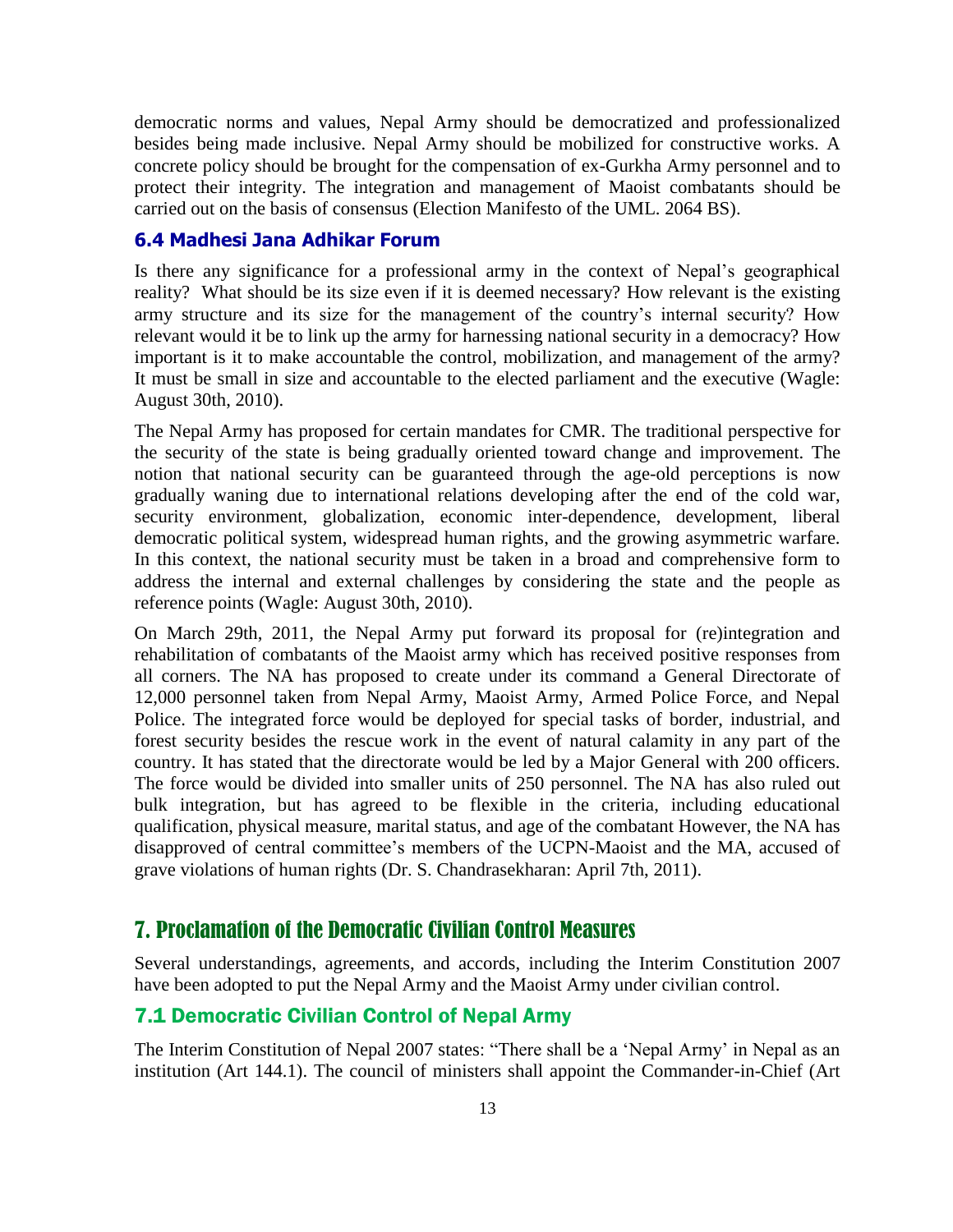144.2). The Council of Ministers, in accordance with the law, shall control, mobilize and manage the Nepal Army. The Council of Ministers shall, with the consent of the political parties and by seeking the advice of the concerned committee of the parliament, formulate an extensive work plan for the democratization of the Army and implement it (Art 144.3). While formulating and implementing the action plan pursuant to clause (c) above, determination of appropriate number of Nepal Army, its democratic structure and national and inclusive character shall be developed, and training shall be imparted to the army in accordance with the norms and values of democracy and human rights (Art. 144.4). Other matters pertaining to Nepal Army shall be as provided for in the law (Art. 144.5)".

In terms of National Defense Council as incorporated in the Interim Constitution 2007, it says, "There shall be a National Defense Council in order to recommend to the Council of Ministers for mobilization, operation and use of the Nepal Army comprised of the following chairman and the members: a). Prime Minister, President; b). Defense Minister, Member; c). Home Minister, Member; and d). Three ministers as nominated by the PM, Members" (Article 145.1). It further states, "The seniormost member of the Council of Ministers shall also be a member of the NDC if the PM holds the portfolio of defense minister (Article 145.2). The NSC, if it deems necessary, may invite other persons at the meeting of the Council (Article 145.3). The Secretary of the Ministry of Defense shall work as the secretary of the NSC (Article 145.4). Except in case of mobilization of the NA for reasons of natural calamities, the decisions made by the Council of Ministers for its mobilization shall be presented to the special committee as prescribed by the parliament within a month of the decision, and be approved by it (Article 145.5)".

The House of Representatives assembled on May 18th, 2006 when the Maoists joined the Parliament as a legitimate party. The very day it proclaimed several measures concerning legislative, executive, army, royal palace, and so forth. It changed the name of the Royal Nepal Army to Nepal Army (Art. 3.1). The existing provisions regarding the National Security Council was repealed. However, there would be a National Security Council under the chairmanship of the Prime Minister in order to control, use, and mobilize the Nepalese Army (Art. 3.2); the Chief of the Army Staff of the Nepalese Army would be appointed by the Council of Ministers (Art. 3.3), revoking the existing arrangement of Supreme Commander of the Army (Art. 3.4). Any decision of the Council of Ministers to mobilize the Army must, within 30 days, be tabled before the special committee assigned by the House of Representatives and be endorsed by it (Art. 3.5). The formation of the Army would be inclusive and national in nature (Art. 3.6).

A letter signed by both the then PM and Prachanda was sent to UN General Secretary on August 9, 2006 informing him about the developments, including that the Nepal Army is monitored to ensure that it remains in its barracks and its weapons are not used for or against any side and other modalities would be worked out among the parties and the UN  $(Art. 4)^{13}$ . The Comprehensive Peace Accord of November 22, 2006 had imposed several restrictions on Nepal Army. It had also stated that the Army would be confined within the barracks and their arms would not be used for or against any one. It could store its arms in equal numbers to that stored by the Maoists, sealing the container with a single lock as the Maoist would do theirs, and the key would be kept by the concerned party. A device would be used along with a siren and camera for the monitoring by the United Nations (Art. 4.6). The control, mobilization,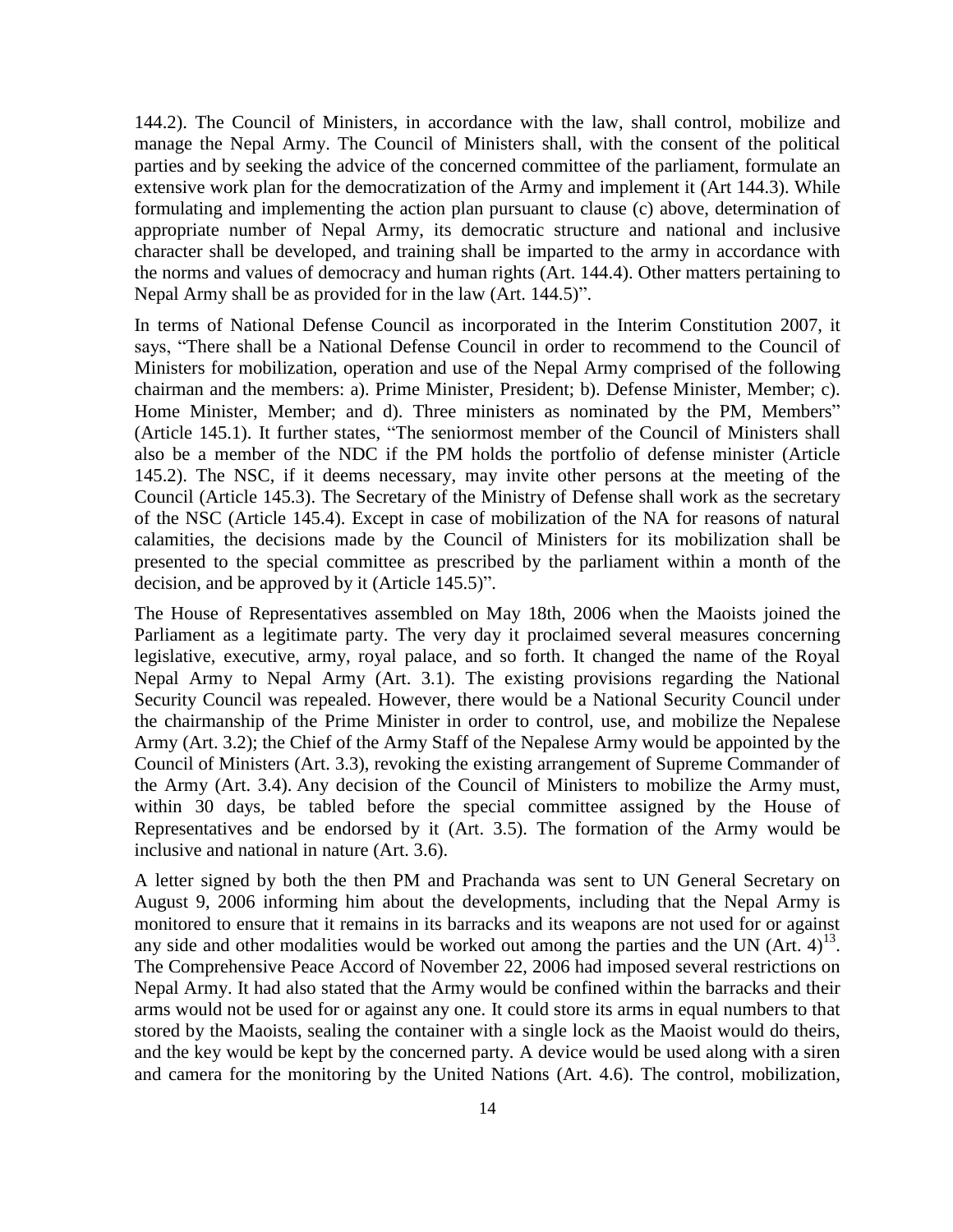and management of the Nepal Army would be done by the Council of Ministers and the Council of Ministers should prepare and implement a detailed action plan for democratization, human rights observance, and inclusive character of the Army (Art. 4.7). The functions performed by the Army for border security, security of the conservation areas, protected parks, banks, airports, power houses, telephone towers, central secretariat and security of very important persons should be continued (Art. 4.8).

Similar agreements were signed between the Seven Party Alliance and the Maoists on November 8, 2006. It means that the basis for the peace accord had already been done between the parties before the accord was formally signed.

The Agreement on Monitoring of the Management of Arms and Armies (AMMAA) (December 8, 2006) also outlines several provisions. Under barracking, weapons storage, and control of the Nepal Army, the contents of Articles 4.6 and 4.7 of the Peace Accord have been recalled to further express their commitments. UN monitors will have access to any and all NA barracks for the purposes of monitoring the Army forces or its weapons, whether they are being used for or against any party (Art. 4.2.1). The barrack/barracks where NA arms would be stored under the conditions spelled out in Section 4.1.2 would be identified as agreed by the parties. The arms would be stored in storage containers (Art. 4.2.3).

The NA should continue the functions of border security, security of the conservation areas, protected areas, banks, airports, power houses, telephone towers, central secretariat, and security of VIPs. Routine military activities (such as regular training, participation in official ceremonies, parades) and relief of troops (such as natural disasters on a one-to-one basis) should continue. Regular maintenance and replacement of lethal/non-lethal equipments, execution of development and construction tasks at all levels, participation in Peacekeeping Operations, and other directed by the Government (Art. 4.2.4) should also continue.

## 7.2 Democratic Civilian Control of the Maoist Army

Democratic control of armed forces can be interpreted in different ways, since there is no shared definition with regard to the notion of "armed forces" (Lambert: June 2005). The UCPN (Maoist) agreed in principle to dissociate their army from the party and put it under the Special Committee for supervision, integration, and rehabilitation (SIR) on September 16th, 2010. The former Technical Committee of SIR was replaced by a Special Committee with a 12-member secretariat to control the MA. The committee endorsed a code of conduct (CoC) to supervise, command and control the Maoist armed forces. It also agreed to add four more members each from Nepal Army, Nepal Police, Armed Police Force and Maoist Army. The CoC requires that the MA must delink all its ties from the party and it must be prohibited from carrying out political activities using pictures of communist leaders, singing communist songs and painting communist slogans in their cantonments (Chapagain: September 16th:1 and Dahal: September 16th:3).

The MA was made a legitimate force similar to the NA as mentioned in the transitional provision of the Interim Constitution mentioned . Article 146 says, "The Council of Minister shall form a special committee to supervise, integrate, and rehabilitate the combatants of the Maoist Army, and the functions, duties and powers of the committee shall be as determined by the Council of Ministers". For its management and monitoring, Article 147 guarantees, "The other arrangements in regard to the management and monitoring of the arms and the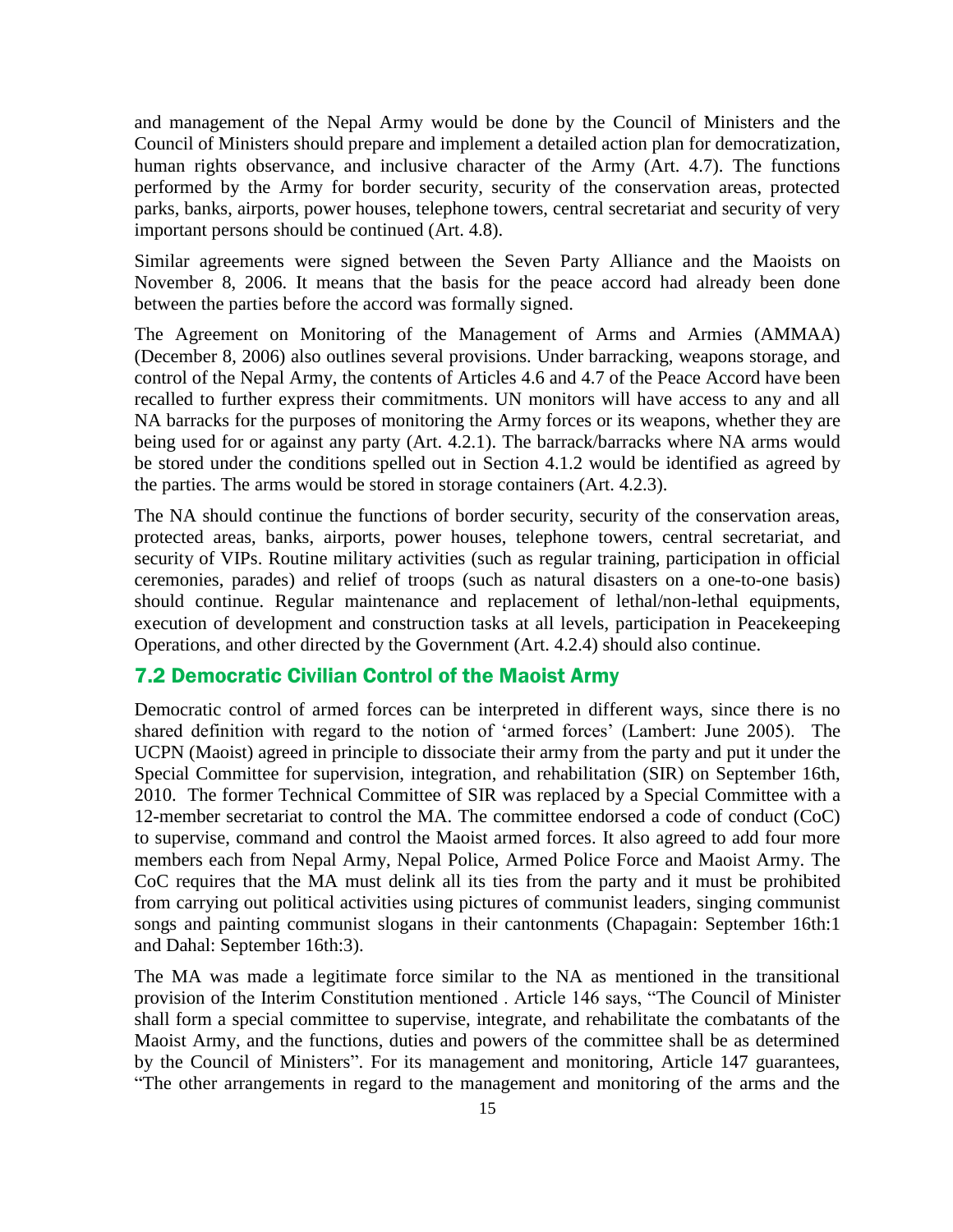army shall be carried out in accordance with the "Comprehensive Peace Accord" concluded between the Government of Nepal and Nepal Communist Party (Maoist) on November 21st, 2006 and the agreement on Monitoring of Arms and Army Management reached on December 8th, 2006."

The four-point Government-Maoist Party Agreement on September 13th, 2010, made several provisions on the Maoist Army. It agreed to give final shape to all the documents prepared by the Special Committee, to carry forward the peace process by reaching agreements as soon as possible, and to implement them. The Agreement directed to bring the Maoist Army under the Special Committee without delay and to share all the details about the Maoist combatants with the Committee, directed the concerned parties to undertake the remaining tasks of the peace process from September 17th and complete them basically by January 14th, 2011, and proposed to extend the term of UNMIN for the last time for a period of four months, under the same mandate (Chapagain: September 13th, 2010:1).

Following the commitment expressed in the letter sent to the United Nations on August 9th, 2006, Maoist Army has remained confined within the cantonments stated in the peace accord. The accord had stated that the MA should be verified and monitored by the United Nations by keeping them in seven main (Kailali, Surkhet, Rolpa, Nawalparasi, Chitwan, Sindhuli and Ilam) and 21 satellite cantonments. The sub-cantonments around the main cantonments had to be located at the rate of three each (Art. 4).

Except the weapons required for the security of the cantonments, the arms and ammunition should securely be stored in the iron containers in the cantonment with single lock and camera similar to the Nepal Army. The keys should be kept by the concerned party and similar to the Nepal Army, the United Nations should monitor the Maoist Army in the presence of the concerned party (Art. 4.2). When the Maoist Army stays in temporary cantonments, the Government of Nepal should provide rationing supplies and other necessary arrangements (Art. 4.3). The Interim Council of Ministers should work to supervise, integrate and rehabilitate the Maoist Army (Art. 4.4). Security provisions for the Maoist leaders should be made through the understanding with the Government (Art. 4.5).

Prior to the peace accord, six-point agreement between the SPA-Maoist Party signed on November 8th, 2006. It means the six-point deal concluded the numbers of the main and satellite cantonments and management of arms and armies of Maoist Army<sup>14</sup>.

In accordance with the commitment expressed in the letter sent to the United Nations, Maoist Army should be confined within designated cantonment areas according to the AMMAA. As per the AMMAA, the Government of Nepal will provide food supplies and other necessary arrangements such as communications and proper logistics (Art. 4.1). To ensure the safety of both monitors and Maoist army personnel, no improvised explosive devices or crude bombs will be brought inside the cantonment sites. Main cantonment sites' management should be done. A solid fence will surround the specified area, including a gate with a lock. There will be signs on the fence clearly identifying the restricted area. The weapons storage depot will be composed of storage containers painted white and furnished with shelves for safe weapons storage and easy control, and with a complete inventory (weapon type, caliber and serial number). A 24-hour surveillance camera provided by the UN Mission will cover the storage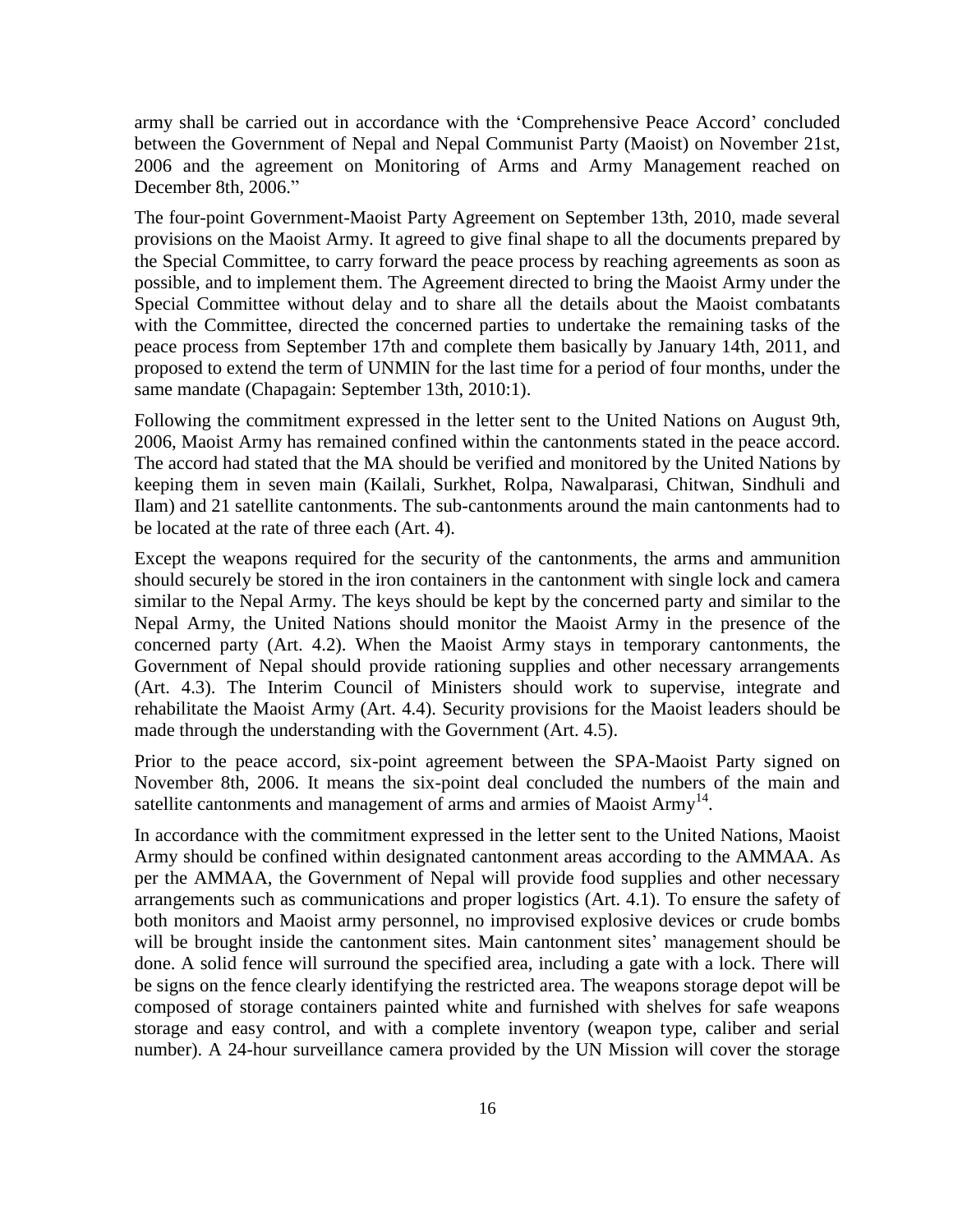site and will be monitored from the UN office in the cantonment site. Floodlights will be switched on automatically during hours of darkness.

The UN Mission will provide an inspection registration device mounted on each container door indicating when the storage container has been opened. An alarm system provided by the UN Mission will be connected to sirens in both the UN office and the camp commander's office. The system will be activated if the container door is opened without a "safe button" having been switched off in connection with regular inspections. Each main cantonment site will be allowed 30 weapons of the same make and model to be used only for clearly defined perimeter security by designated guards, with each satellite allowed 15 such weapons under the same conditions. These weapons will all be properly registered with serial number. The UN Mission should monitor these commitments with a full-time presence at the Maoist army main cantonment sites, mentioned at the Art. 4.1.2 of the AMMAA.

#### 7.3 Democratic Civilian Control of Both Armies

Article 3 of the Twelve-point Understanding signed on November 22nd, 2005<sup>15</sup> in New Delhi stated that the Maoist Army and the then Royal Nepal Army should be kept under the United Nations or a reliable international supervision during the CA elections to accomplish the election in a free and fair manner. The CS should end the autocratic monarchy and involvement of a reliable international community even in the process of negotiation was also expected (Art. 3). The Eight-point SPA-Maoists Agreement signed on June 16th, 2006, requested the United Nations to assist in the management of the armies and arms of both the parties and to monitor them for a free and fair election of the Constituent Assembly (Art.  $3$ )<sup>16</sup>. The Letter to the UN General Secretary written by the Prime Minister and Prachanda sought for UN assistance in the "management of arms and armies of both sides" deploying qualified civilian officials to monitor and verify the confinement of Maoist Army and their weapons within designated cantonment areas (Art. 3). In regard to weapons storage and control of the AMMAA, both sides should assist each other to mark landmines and booby-traps used during the time of armed conflict by providing necessary information within 30 days and to defuse and remove/lift and destroy them within 60 days. The Code of Conduct (CoC) signed on May 25nd, 2006 between the Government and the Maoists agreed not to mobilize, demonstrate or use their armed forces in a manner that may spread fear amongst the people in general (Art. 2); not to attack or commit disruptive acts in each other"s military or security units; not to carry out actions like laying down land mines or setting up ambushes; and not to recruit new people in their respective armies and not to spy (Art. 3). In regard to management of arms and armies, the discussion and understanding would be continued on the basis of mutual consent (Art. 5). Similarly, both the armies would not participate in public meetings, conference or any other political activities in combat dress or in possession of arms  $(Art. 6)^{17}$ .

## 7.4 Prohibited Decree of Both Armies

Both sides agreed not to carry out any type of arms and weapons targeted against each other; searching or confiscating weapons belonging to other side; setting up ambush targeting each other; murder and violent activities; kidnapping, arrest, detention and disappearance; damaging public, private, government or military property; aerial attack or bombardment; land mining and sabotage; spying on military activity of each other, stated Article 5.1.1 in the peace accord. The accord agreed not to recruit additional military forces; should not use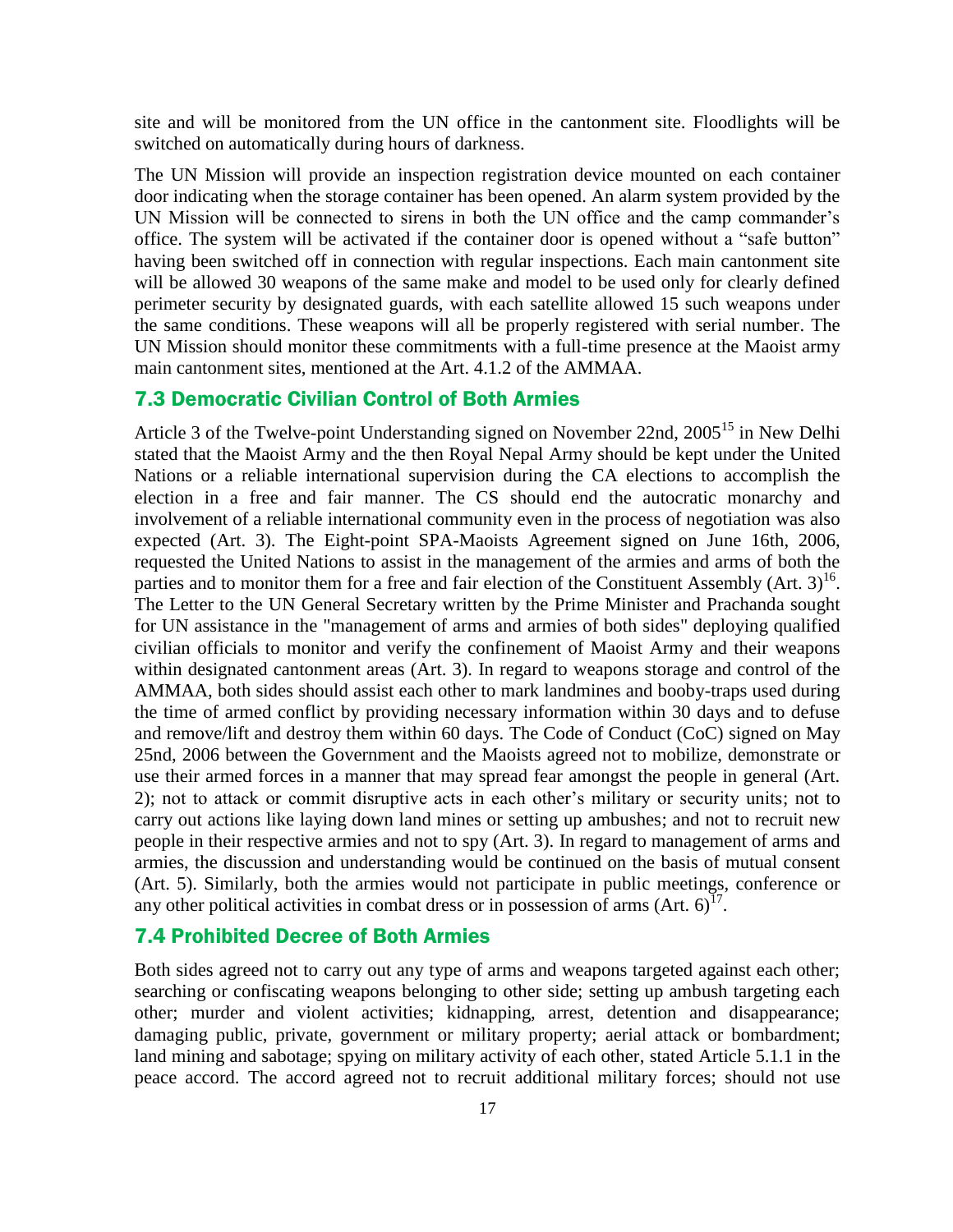illegal trafficking of materials like arms and weapons, should not travel with illegal arms, ammunitions and explosives; should not present with arms or combat dress in any civil gathering, political meeting or any public program; stop to address as 'enemy' to any armed person of one side to the armed person of the other side and return public and private properties immediately (Art. 5.1.2 to 5.1.8).

As in the peace accord, several measures are adopted in the AMMAA. It restricted to harm or intimidate humanitarian and development workers and other non-combatants, and any seizure of their equipment and military, public and UN properties. It prohibited ambushing, murdering or violent operations, kidnapping, unlawful detention or imprisonment, disappearances; impeding or delaying the provision of humanitarian assistance, UN mission and ICRC including gender-based violence and free movement of people and goods. Redeployment of military forces and equipments should not be carried on without the consent of the Joint Monitoring Coordination Committee. The use of children under 18 in the armed forces was restricted (Art. 5.1)

#### 7.5 Permitted Decree of Both Armies

De-mining and decommissioning of military hazards; development activities including construction of roads, rehabilitation of bridges and passages and airstrips; humanitarian relief and other socioeconomic activities including assisting free movement of people, goods and services; free movement of unarmed soldiers in plain civilian clothes; supply of non-lethal items to military units, food, water, medicine, petrol, oil and lubricants, stationary, uniforms etc; and medical evacuation are permitted in the AMMAA (Art. 5.2)

#### 7.6 Human Rights Measures of Both Armies

Under the compliance of human rights, the peace accord agreed to make public the status of the people taken in custody and release them within fifteen days; make public the information about the real name, surname, and address of the disappeared people within 60 days; carry out relief work for the conflict victims constituting a National Peace and Rehabilitation Commission and a High-level Truth and Reconciliation Commission; withdraw accusations, claims, complaints cases; allow the persons to return back their homes voluntarily; create conducive environment to travel freely to any part of the country; operate donors-launched programs in a decent and respectable manner (Art. 5.2). It reconfirmed both armies commitment to respect and protect human rights; international humanitarian law including civil, political, economic, social and cultural rights; respect right to life, right to individual dignity, freedom and movement, rights of women and children, and rights to personal liberty (Art. 7).

The AMMAA restricted unauthorized troop movements, recruitment, conscription or mobilization and replenishment of military equipment; violation of human rights, humanitarian law or obstruction of freedom of movement of people, goods and services; espionage, sabotage, air surveillance and acts of subversion; and military flights, or military flights utilizing civilian aircraft, over cantonment sites without 48-hour notification to the parties and the UN mission, except in emergency situations or medical evacuations (Art. 5.3)

These agreements or understandings may be revised at any time with the consent of both parties. For this, both parties must provide each other prior written information if they wish to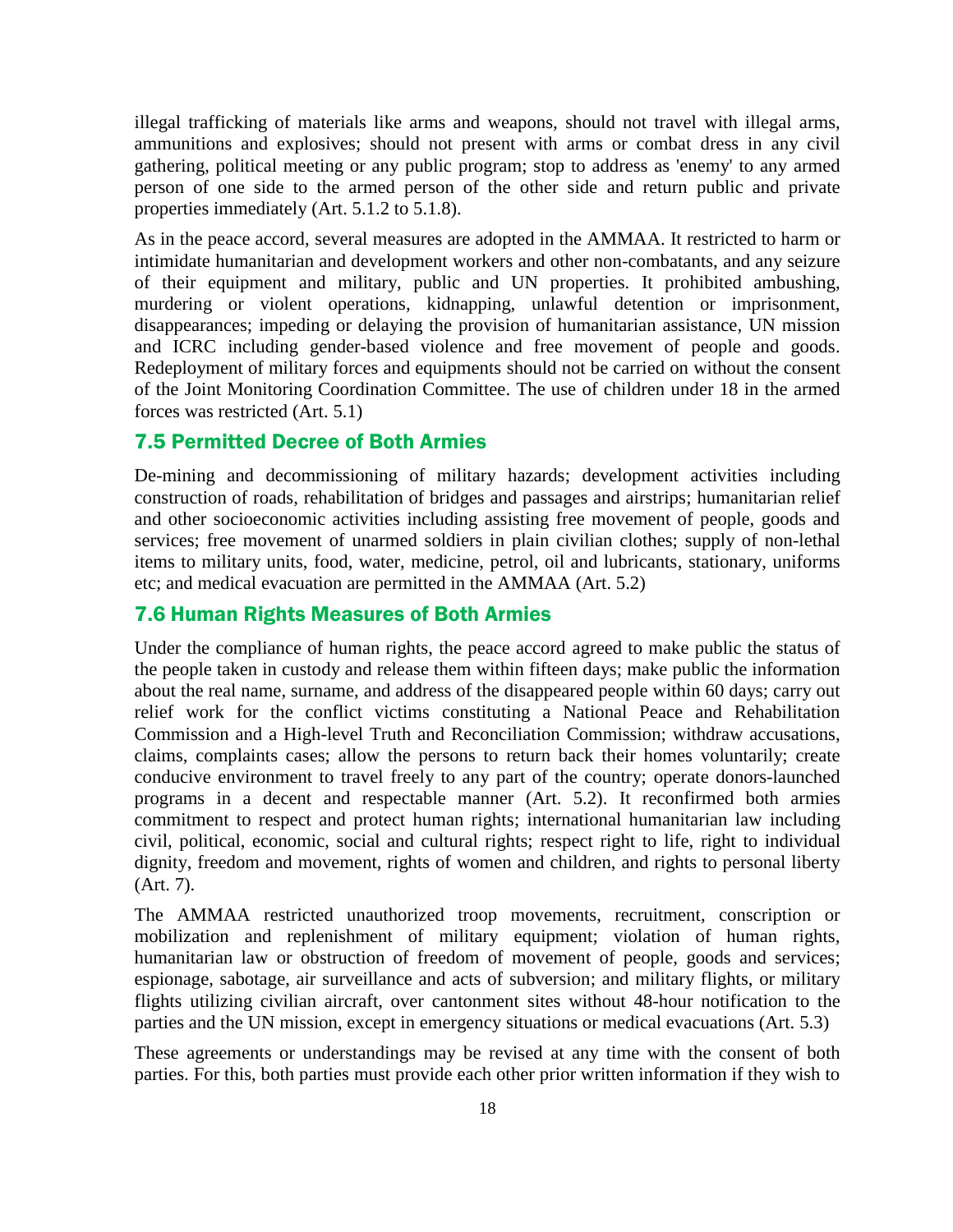make any change or amendment. Such amendments can be made in the agreement with the consent of both parties. The provisions made by such an amendment will not fall under the minimum standards of accepted international human rights and international humanitarian laws.

While Nepal has changed from a kingdom to a republic, the NA desires to change the traditional national security perspective by formulating a National Security Policy (NSP) at the very outset. The NSP must analyze the prevailing global situation and context such as "end of cold war" in 1990s and "beginning of cold war" from 1990s due to the growing alliance along the lines of China and India, globalization, economic inter-dependence, liberal democratic political system, widespread human rights, asymmetric warfare, and security environment between neighbors.

## 8. United Nations Mission in Nepal

The UNMIN served in Nepal from January 23rd, 2007 to January 15, 2011, i.e. for 3 years, 11 months, and 3 weeks. The UNSC Resolution on September 15th, 2006 decided in line with the request from the Government of Nepal that UNMIN would stay in Nepal for a year initially. However, the tenure was extended six times on the request of the government. Finally, it was withdrawn with full humiliation in the midst of peace process. Madhav Kumar Nepal (who was defeated from two constituencies in the CA in 2008)-led government terminated UNMIN on the whisper of India, as he has been highly influenced by Indian power and politics since early 1990 (Pathak: May 13th, 2010).

The Agreement on Monitoring of the Management of Arms and Armies formally invited UN to (i) guarantee the fundamental rights of the Nepali people to take part in the CA in a free

| fair<br>and          |              |                         |                         | Table 2: United Nations Mission in Nepal (January 23, 2007-January 15, 2011) |
|----------------------|--------------|-------------------------|-------------------------|------------------------------------------------------------------------------|
| environment          | <b>Term</b>  | <b>From</b>             | Tо                      | <b>Tenure</b>                                                                |
| without<br>fear;     | ш            | January 23, 2007        | <b>January 22, 2008</b> | One year                                                                     |
| (ii)<br>ensure<br>to | П            | <b>January 23, 2008</b> | July 23, 2008           | Six months                                                                   |
|                      | Ш            | July 24, 2008           | January 23, 2009        | Six months                                                                   |
| sovereignty for      | IV           | January 24, 2009        | July 23, 2009           | Six months                                                                   |
| the<br>Nepali        | $\mathbf{V}$ | July 24, 2009           | May 14, 2010            | Nine months $& 3$ weeks                                                      |
| people<br>the<br>in  | VI           | May 15, 2010            | September 15, 2010      | Four months                                                                  |
| of<br>form<br>a      | VII          | September 16, 2010      | January 15, 2011        | Four months                                                                  |
| progressive          | Total        |                         |                         | 3 years 11 months & 3 weeks                                                  |
|                      |              |                         |                         |                                                                              |

political outlet, a democratically restructured state, and social-economic-cultural transformation; (iii) to fully observe the terms of the bilateral agreement witnessed by the United Nations; and (iv) to seek UN assistance in monitoring the management of the arms and armies of both sides.

UN civilian personnel confined both the Maoist Army and Nepal Army and their weapons at their cantonments and barracks respectively and their weapons were not used against each other (Bimali and Pathak: December 16th, 2009).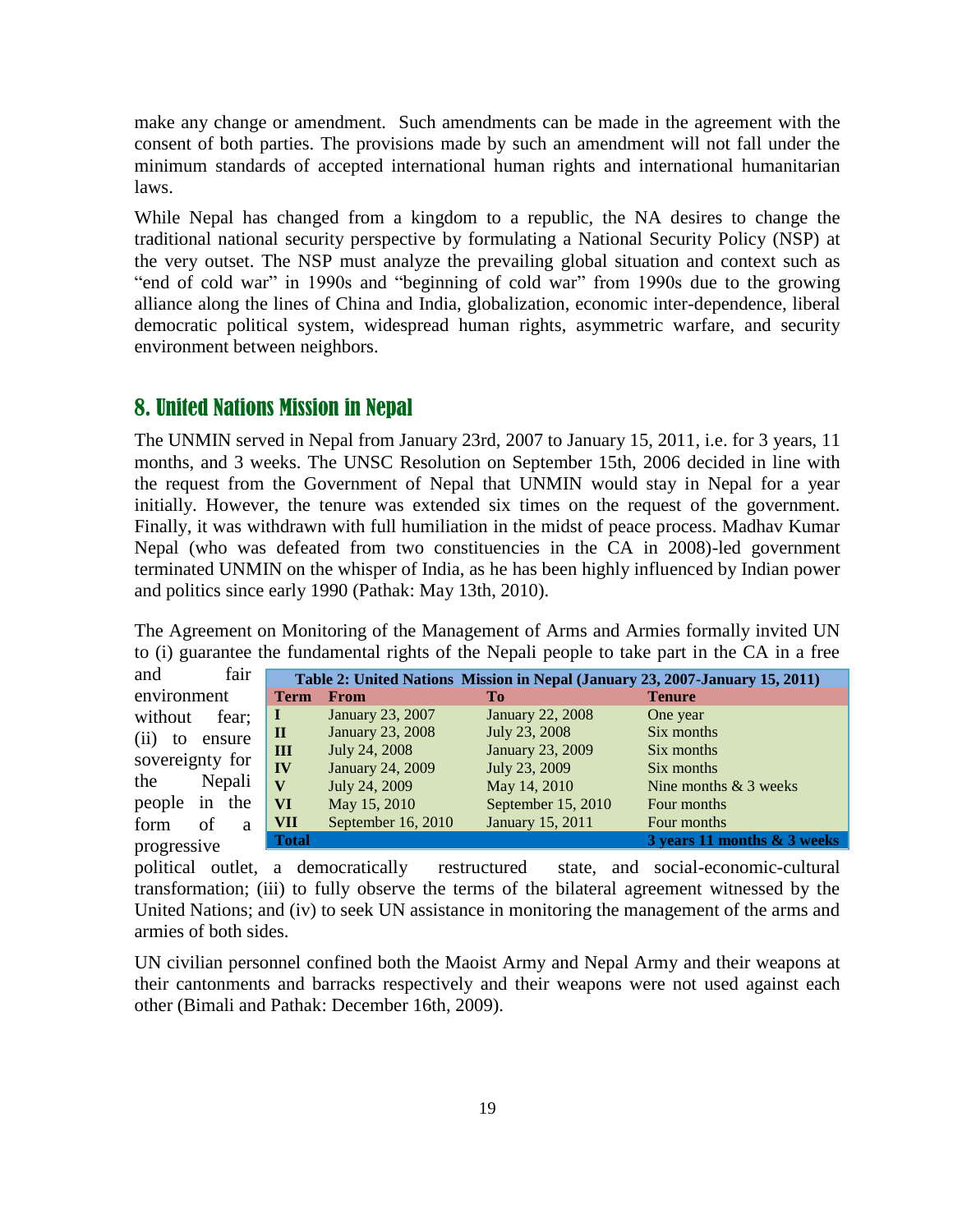The UNMIN had initially registered 32,250 Maoist army personnel but only 19,602 (61% out of 32,250) were verified, comprising 15,756 (80%) men and 3,846 (20%) women stationed in 7 main and 21 satellite cantonments, keeping the weapons in iron containers. The Maoist

| Table 3: Name, location of main and satellite cantonments and unqualified Maoists personnel |                 |                                              |                                                                                                                                                         |       |                                                       |                  |  |  |
|---------------------------------------------------------------------------------------------|-----------------|----------------------------------------------|---------------------------------------------------------------------------------------------------------------------------------------------------------|-------|-------------------------------------------------------|------------------|--|--|
| Develop.<br><b>Region</b>                                                                   | <b>District</b> | Main<br><b>Cantonment</b>                    | <b>Satellite Cantonment</b>                                                                                                                             | (a)   | <b>Children Late recruit Unqualifie</b><br>May2006(b) | $d(a+b)$         |  |  |
| Eastern                                                                                     | <b>Ilam</b>     | Chalachuli-<br>Division I                    | Biplab-Srijana Smriti at Danabari, Ilam<br>Ratna-Shakuntala Smriti at Tandi, Morang;<br>and Chintang-Sukhani at Yangshila, Morang                       | 617   | 259                                                   | 876              |  |  |
| Central                                                                                     | Sindhuli        | Dudhauli-<br>Division II                     | Solu-Salleri Jana Kalyan, Sindhuli;<br>Bishal-Kumar Smriti at Tribeni, Udaypur;<br>and Rambriksha Smriti at Kalijore, Sarlahi                           | 277   | 95                                                    | 372              |  |  |
|                                                                                             | Chitwan         | Shakti Khor-<br>Division III                 | Basu-Smriti, Tinchowk, Chitwan;<br>Bethan Smriti at Namobuddha, Kavre; and<br>Pratap Smriti at Kamidanda, Kavre                                         | 367   | 219                                                   | 586              |  |  |
| Western                                                                                     | Nawalparasi     | Jhyaltung<br>$Danda -$<br>Division IV        | Paribartan Smriti at Thulokot, Kaski-<br>Tanahun; Basanta Smriti at Tingire, Palpa-<br>Arghakhanchi; and Krishna Sen Smriti at<br>Jhingamara, Rupandehi | 424   | 198                                                   | 622              |  |  |
| Mid-<br>Western                                                                             | Rolpa           | Dahavan $-$<br>Division V                    | Mangalsen First at Tila, Rolpa;<br>Jawahar Smriti at Chaupatta, Dang; and<br>Dirgha Smriti at Holleri, Rolpa                                            | 396   | 56                                                    | 452              |  |  |
|                                                                                             | Surkhet         | Dasarathpur-<br>Division VI                  | Jeet Smriti at Dasarathpur, Surkhet;<br>Ghorahi-Satbariya at Lek Pharsa, Surkhet;<br>and Pili Smriti at Kalyan, Surkhet                                 | 525   | 104                                                   | 629              |  |  |
| Far<br>Western                                                                              | Kailali         | $Maxuria -$<br><b>Division</b><br><b>VII</b> | Lisne Gam at Masuriya, Kailali;<br>Bahubir Yoddha at Sahajpur, Kailali; and<br>Lokesh Smriti at Chisapani, Kailali                                      | 364   | 103                                                   | 467              |  |  |
| Maoist Party HQ (security to leaders)                                                       |                 |                                              |                                                                                                                                                         | 3     | $\mathbf{1}$                                          | $\blacktriangle$ |  |  |
| <b>Grand Total</b>                                                                          |                 |                                              | 2,973                                                                                                                                                   | 1,035 | 4,008                                                 |                  |  |  |

Army personnel were disarmed and demobilized. The verification mission had disqualified 8,640 (27%) Maoist army personnel as they did not appear in the interview. 4,008 (12%) persons remain to be discharged, including 2,973 minors (UNMIN: 2007) (See Table 3 and 4). Those disqualified were minors or late recruitment after May 25th 2006, at the time of the ceasefire.

After several months of intensive discussions among the political parties and UNMIN, the Maoist party, Government, and the UNMIN signed an action plan to discharge the disqualified on December 16th, 2009. Brigade Commander of MA Saral Paudel Sahayatri and Secretary of the Ministry of Peace and Reconstruction Sadhu Ram Sapkota signed the plan for the discharge of disqualified Maoist army personnel from the cantonments at a function. The UCPN (Maoist) chair and former commander in chief of the MA, Puspa Kamal Dahal, Peace Minister Rakam Chemjong, and Special Representative of the Secretary-General for Children and Armed Conflict Radhika Coomaraswamy attended as the witnesses of the action plan. The discharge of disqualified (minors and late recruits) MA began late by 10 days than the time set for December 27th. However, it was completed within the stipulated time of 40 days. In the course of transformation from military to civilian life, the first group of minors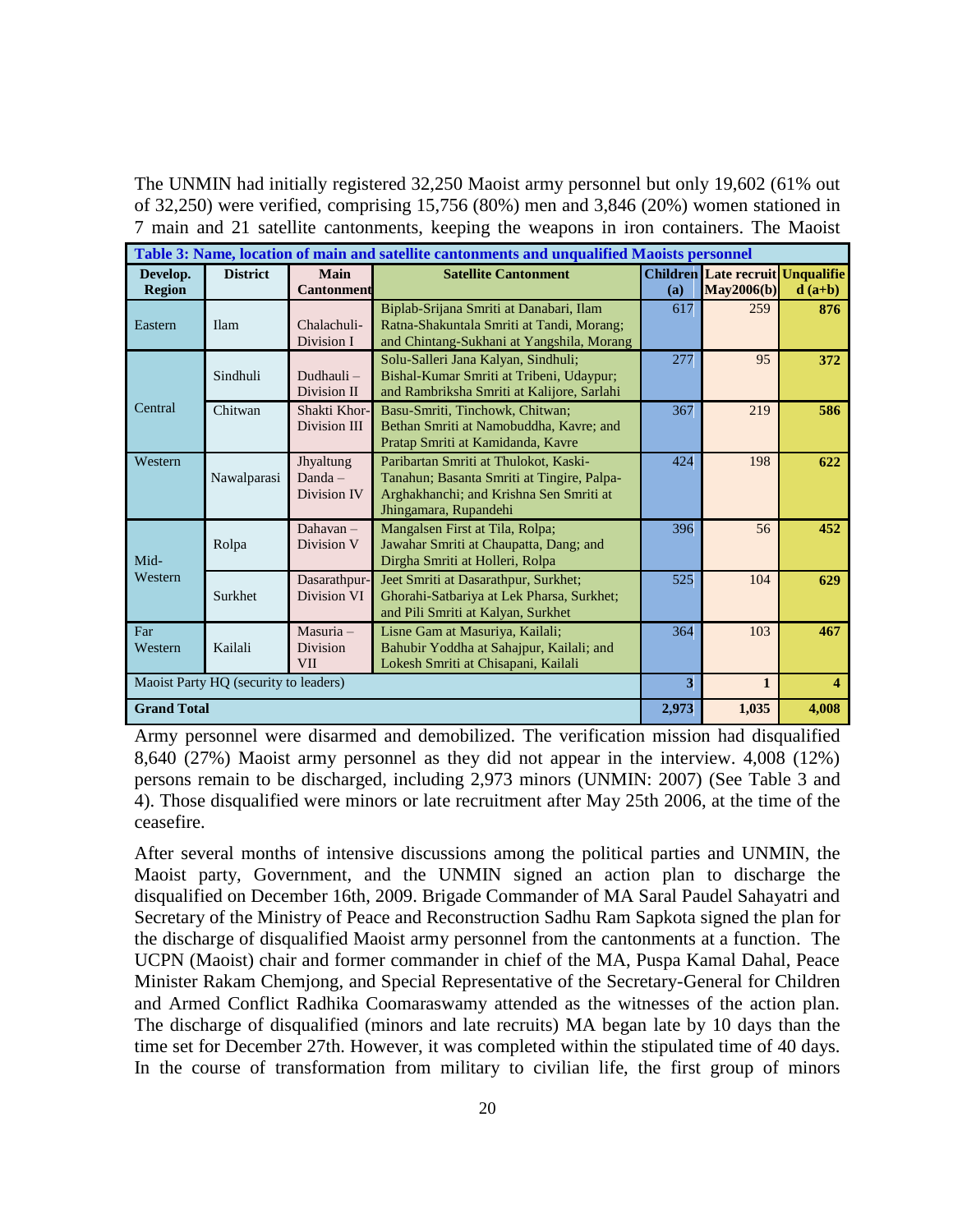discharged was from the cantonment in Sindhuli on January 7th, 2010 (UNMIN: January 7th, 2010). Their (re)integration in the society was carried out in two steps.

**Step 1:** Pre-Discharge led to agree on modalities, timeframes, and code of conduct for the discharge process was established. A list of disqualified personnel were provided by the UNMIN to the Maoists verified in 2007.T he Maoist party confirmed and provided the discharges one week in advance of discharge. The Maoist party arranged for transformation of the discharges. The UN logistic teams deployed to the cantonment sites three day prior to the commencement of the peace process.

| <b>Table 4: Numbers of the Disqualified Discharged</b> |                                               |                 |                                           |                 |               |               |               |           |
|--------------------------------------------------------|-----------------------------------------------|-----------------|-------------------------------------------|-----------------|---------------|---------------|---------------|-----------|
| #                                                      | <b>Development</b><br><b>Region</b>           | <b>District</b> | <b>Main Division</b><br><b>Cantonment</b> | <b>Attended</b> | $\frac{0}{0}$ | <b>Absent</b> | $\frac{0}{0}$ | Total no. |
|                                                        | Eastern                                       | <b>Ilam</b>     | Chalachuli I                              | 471             | 11.75         | 402           | 10.03         | 885       |
| $\mathbf{2}$                                           | Central                                       | Sindhuli        | Dudhauli II                               | 191             | 4.77          | 171           | 4.27          | 367       |
|                                                        |                                               | Chitwan         | Shakti Khor III                           | 253             | 6.31          | 328           | 8.18          | 587       |
| 4                                                      | Western                                       | Nawalparasi     | Jhyaltung Danda IV                        | 357             | 8.91          | 261           | 6.51          | 627       |
| 4                                                      | Mid-Western                                   | Rolpa           | Dahavan V                                 | 265             | 6.61          | 187           | 4.67          | 459       |
|                                                        |                                               | Surkhet         | Dasarathpur VI                            | 527             | 13.15         | 70            | 1.75          | 610       |
| 4                                                      | Far Western                                   | Kailali         | Kailali VII                               | 330             | 8.23          | 134           | 3.34          | 472       |
| <b>Total</b>                                           |                                               |                 | 2,394                                     | 60.65           | 1,553         | 39.35         | 4,008         |           |
|                                                        | <b>Source: UNMIN and Nepal: March 7, 2010</b> |                 |                                           |                 |               |               |               |           |

**Step II:** All those disqualified were assembled in groups of 50 in each concerned division. The UN team screened and cross-checked them by using their database. A briefing overview session was organized jointly by the Maoists and the UN. Photographs of the discharged were taken in civilian clothes and kept in the UN database. ID cards were provided to each discharged person; the cards were required for the due process of rehabilitation package. The information regarding all discharged persons was entered in the UN database. The UN informed them about the availability of volunteer rehabilitation packages. The Maoist party assembled all the disqualified discharged persons at the ceremony site. All of them were transported by bus. The UN provided Rs.10,000 and the Maoist party provided Rs.12,000 as transportation and transition allowance to each person discharged. The local organization of the Maoists welcomed the discharged persons at their concerned destination.

UNMIN stated that about 500 of them were still under 18 years and 15 were under 16. Similarly, another group of 1,035 were disqualified because they were recruited after the ceasefire in May 2006 that ended 10 years of armed conflict. About one-third of the total number of those disqualified were female (UNMIN: February 8th, 2010). UNICEF Country Representative Gillian Mellsop said, "The release of these young people today is not only symbolic for the country but a milestone for these young men and women who spent their formative years inside a military structure losing out on critical skills vital for adulthood. All those concerned must now act swiftly to ensure that they reintegrate successfully and help build Nepali society fractured after this long conflict" (UNMIN: February 8th, 2010)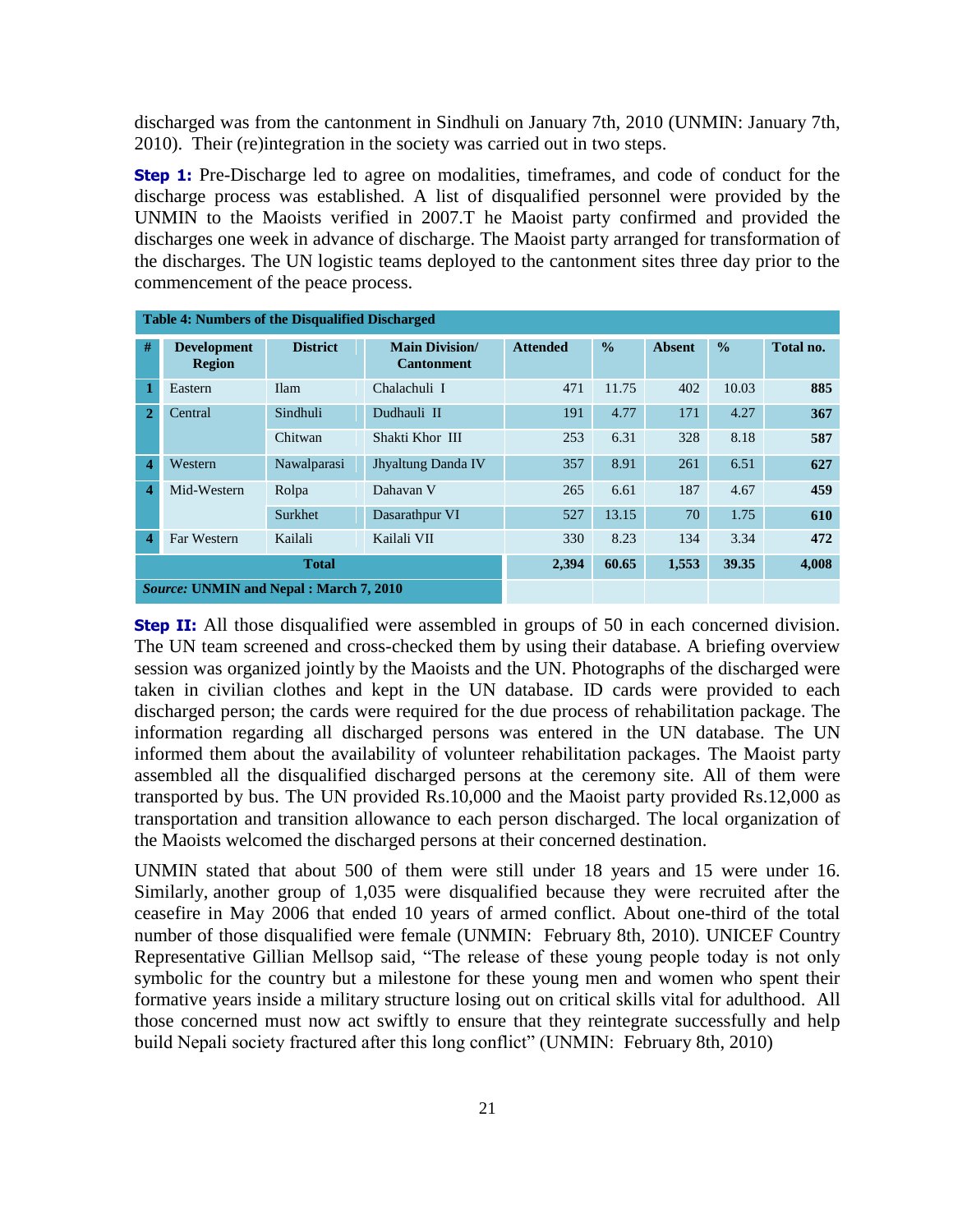The rehabilitation package for the reintegration of discharged persons as supported by the Government and the United Nations includes: formal schooling, vocational training, training as health workers, and setting up small/micro-enterprises. Discharged persons must sign up for one of these packages within 12 months from the date of discharge.

A UN team would monitor the Action Plan that the discharged persons would not be engaged in violent activities within Maoists affiliated organizations. It was undertaken that when the Maoist party had fully complied the plan, the party would be considered for removal from the list of parties that recruit and use children in conflict and the matter would be included in the annual UN Secretary-General"s Report on Children and Armed Conflict. Under the Plan, monitoring would last for six months, but monitoring under Security Council Rresolution 1612 would continue beyond the said date (UNMIN: February 8th, 2010).

### 8.1 Where did the discharged go?

It is remarkable that four-fifth (79%) of the discharged were above 18 years. Discharged minors and disqualified were involved in various activities. First, many of them contacted for the rehabilitation packages for their future livelihoods. By November 2010, a total of 2,225 discharged former combatants were counseled under the four available packages. By December 2010, 399 enrollees (267 male and 132 female) had completed trainings and 105 graduates (62 male and 43 female) had started their own business (Pathak: September 13, 2011:16).

Second, many discharged continued under the chain of (political) command of the Maoist party believing that the coalition government and the anti-Maoist elements in society would treat them with prejudice. Third, a few of them had joined the revolutionary forces such as CPN-Maoist, led by Matrika Prasad Yadav, Revolutionary Communist Party, Limbuwan/Khabuwan Liberation Fronts, Akhil Tarai Mukti Morcha (Goit faction), Janatantrik Tarai Mukti Morcha (Jwala Singh, Bisfot Singh factions), etc. This trend continued to increase. Fourth, a section of them are trying to establish their own force in the name of retaliation against those (Maoists, NC, and UML leaders) who spoiled their normal life in the name of restoring People"s Republic Nepal by eliminating semi-feudalism, semiimperialism, and semi-extensionism or they hope to be recruited in state security forces for change. A few discharged are waiting for the right time for retaliation. Fifth, a part of the discharged have already spread their hands with criminal forces or have already formed criminal gangs. Sixth, a few discharged have chosen to go in foreign employment. Seventh, a small number of them are preparing for recruitment in the state security forces.

Many discharged combatants had thrown their garlands in front of Prachanda, UN representatives, and other diplomats on February 8, 2010, the concluding day of the ceremony in Dahaban in Rolpa district. This itself was an example that the discharged were not satisfied with the concerned actors. The government had tried to retaliate by not providing any package for their livelihood. The Maoist party, on the other hand, tried nothing to provide them, thinking that once they receive handsome resettlement package, they would initiate their normal life, but in this manner the party is losing its cadres. The Maoist party also fears that handsome package might influence them to work with other parties.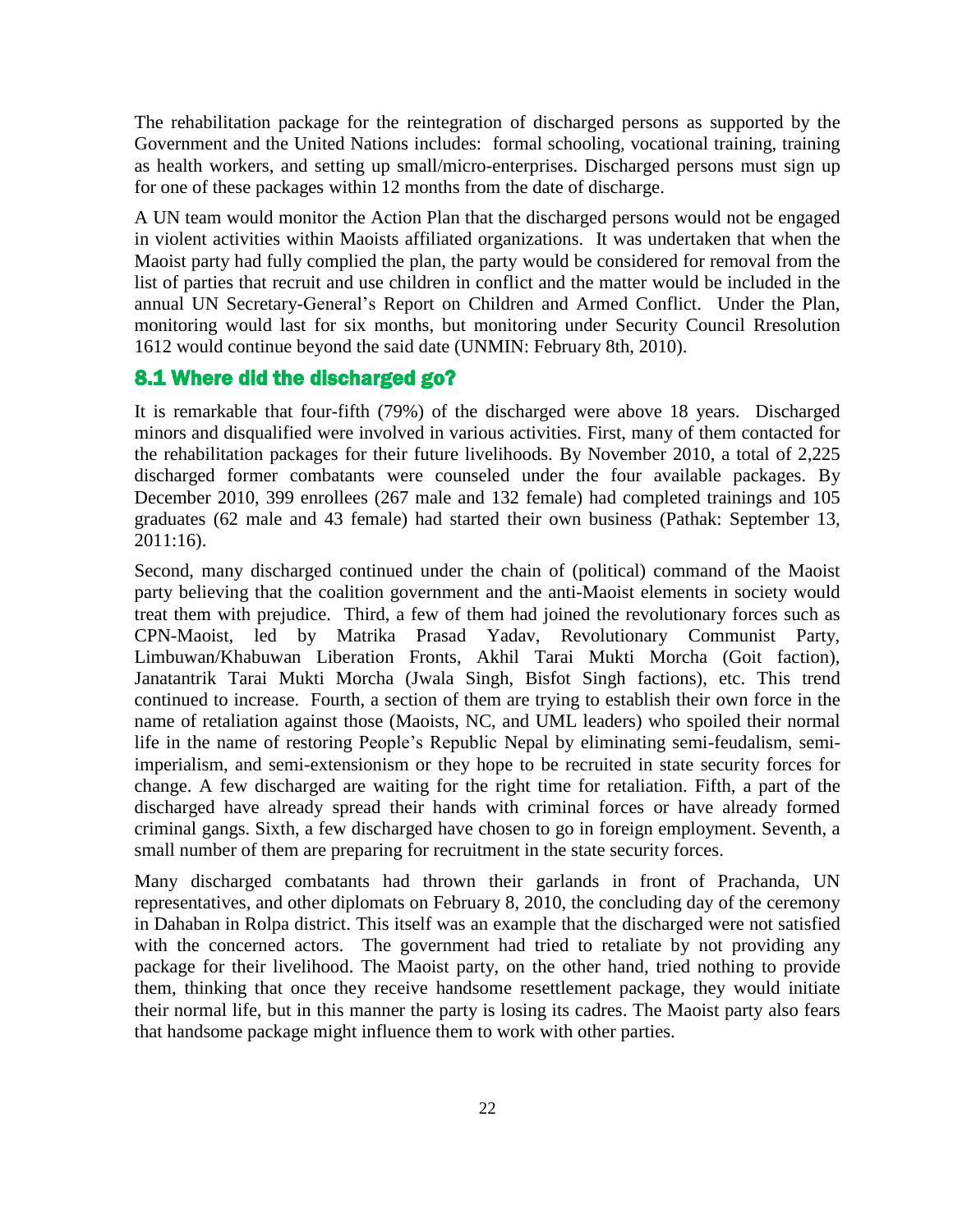#### 8.2 UNMIN's 61-Week Work plan

At the end of June 2010, the UNMIN prepared a non-paper proposing a 60-week time plan for the MA integration and rehabilitation. The non-paper was delivered to all three-mainstream political parties in the CA. On May 12th 2010, the UN Security Council called upon the government and Maoists to agree and implement a timetabled action plan with clear benchmarks for integration and rehabilitation of the combatants (Dahal: July 9th, 2010).

The non-paper suggested for political agreement on key issues, for example, rank harmonization, entry norms and modalities, operational and implementation plans, plans for government implementing bodies, basic packages for combatants opting for rehabilitation and voluntary retirement, and the beginning of time-line on integration and rehabilitation. The paper proposed: 1st-4th week for the formation of six-party special committee secretariat, 5th-16th week for labor market survey, 17th-20th week for socio-economic survey, 21st-36th week to develop work plan for integration<sup>18</sup>,  $37th-39th$  week for choice of security force, rehabilitation option, and other packages, 40th-43rd week to work for the timeline for the groups namely retirement (R), Integration (I), and Rehabilitation (R), 44th week for the initiation of rehabilitation process, 45th-50th week for the completion of management of weapons, and 51st-60th weeks to develop a bridge course training for the Maoist Army.

The discharge process included providing ID cards, organizing celebration ceremony, disbursement of cash and information, and exit from cantonments. The training should last for one year for rank and file combatants and 18 months for officers. UNMIN had sharply criticized the 112-day action plan proposed by PM Madhav Nepal as too short.

# 9. Nepal Government's 112-day Action Plan

On January 5th 2010, PM Madhav Nepal had presented a 112-day (time bound) action plan for the MA"s supervision, integration, and rehabilitation, giving top priority to marginalized groups such as ethnic, dalit, Madhesi, and women in the Maoist Army. He proposed that 3,000 Maoist Army combatants be integrated in security bodies based on one- weapon -oneperson principle of 3,475 weapons stored in the iron containers. He proposed that the Maoist army could be integrated in Nepali Army, Armed Police Force, Nepal Police or any other security forces. The PM presented three options: (i) to fix the strength of MA for integration in different security forces; (ii) voluntary retirement, and (iii) rehabilitation. He tried hard to set up a supervisory mechanism and code of conduct for the Maoist army, first proposed by the Technical Committee in September 2009 (UNSC: September 2nd, 2010). The MA meeting the existing practice and standards should be recruited in the security forces and be trained subsequently.

Rehabilitation focused on the premise that they could either join a political party of their choice or have an economic package or other options. Those opting for party politics should not receive any rehabilitation package or financial incentive, but those who want rehabilitation in society would have a rehabilitation package including formal education, skillbased training, vocational training, employment (home or abroad) or small income generating business.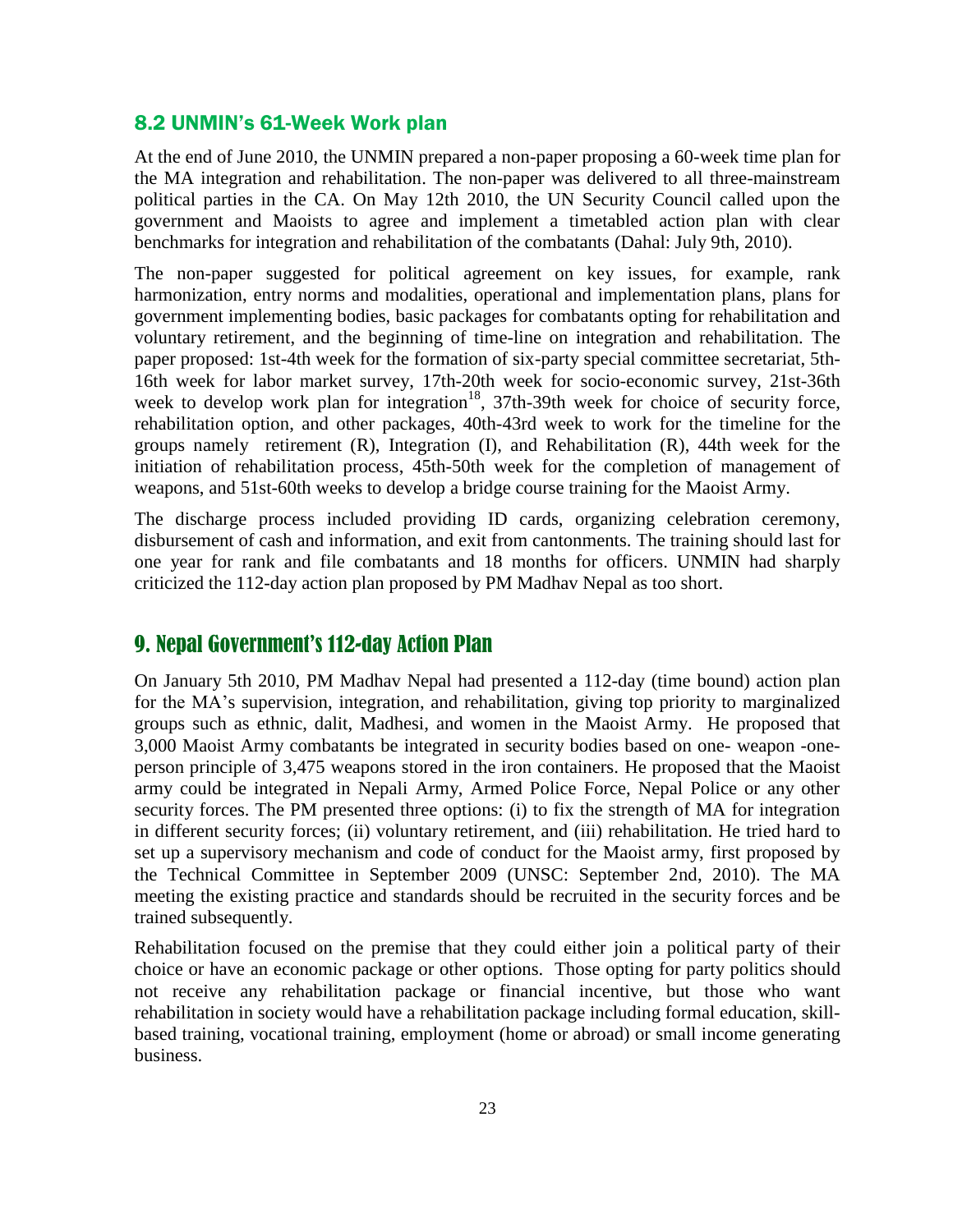In the High Level Political Mechanism (HLPM) of the three parties such as Maoists, NC, and UML on February 13th 2010, Maoist Chairman Dahal rejected any discussion on integration issues of proposal tabled by Prime Minister Nepal (Ogura: March 2010). Demanding the recount of the number of the MA, that proposal came 117 days before the deadline to draft a new constitution by the Constituent Assembly.

UNMIN and UNDP, together with the donor community, made a joint presentation to the Technical Committee, outlining lessons learned from the discharge of the Maoist army earlier in 2010 of minors and late recruits and rehabilitation processes. UNMIN decided to continuously meet with the Technical Committee and to convene coordination meetings at which donors and international organizations share information related to integration and rehabilitation (UNSC: September 2nd, 2010).

However, PM Nepal proposed to settle the rehabilitation and integration process of MA within 30 days on April 17th, 2010 amending his earlier 112-day plan, but the Maoist party boycotted the meeting. He proposed NRs 200,000 for a commander and NRs 150,000 for a combatant as rehabilitation package. The proposal further stated that government should provide scholarship for formal education, educational, and professional training and foreign employment opportunities providing up to Rs 252,000 over a span of three years to each MA person. An additional amount between Rs 200,000 to Rs 225,000 would be provided to disabled and seriously ailing combatants for their ailment. However, the Maoist leadership demanded to provide NRs 1,000,000 for each MA"s voluntary retirement or rehabilitation.

## 10. Civil Military Relations in Nepal and India

The Civil Military Relations and Army (Re)integration does not depend upon Nepal's concern alone. India has a deep interest on it. Commenting to the Situation Update 87 (August 2009) on Global Practices of DDR-SSR prepared by the Peace and Conflict Studies Center or PCS Center (formally known as Conflict Study Center or CS Center), the Indian Embassy in Kathmandu, Nepal said, "Reference DCM"s query on the comments on Global practices for DDR-SSR prepared by Dr. Bishnu Pathak of Conflict Study Center. The comments of the Defense Wing and Political Wing have been obtained and are attached at F/B." The comments say, "The paper greatly reflects on Civil and Military relationship in Nepal due to its long feudal past autocratic system in Monarchy. It also brings out that the SSR is a political phenomenon and not confined only to security institutions. The paper covers all the agreements on the issue in a fairly comprehensive manner taking into view points of various political parties." It further states, "Examples of SSR and DDR in certain other countries have also been appropriately covered with the aim of guidelines to a possible solution in the present context of Nepal. The coverage of DDR and SSR and other post conflict scenario are exhaustive and appear to be factual. Unique case of arms in Nepal has also been brought out clearly." On August 28, 2009, Apoorva Srivastava, First Secretary (PIC) suggests the following:

"First, the author of the appear may be confused to focus on ways and means to amalgamate the excombatants into mainstream civil life and in focuses which are of direct productive value to a developing society such as Nepal rather than various arms bearings job. Second, (re)integration to be referred as settlement. Third, explain whereabouts of 8,640 persons who were initially registered by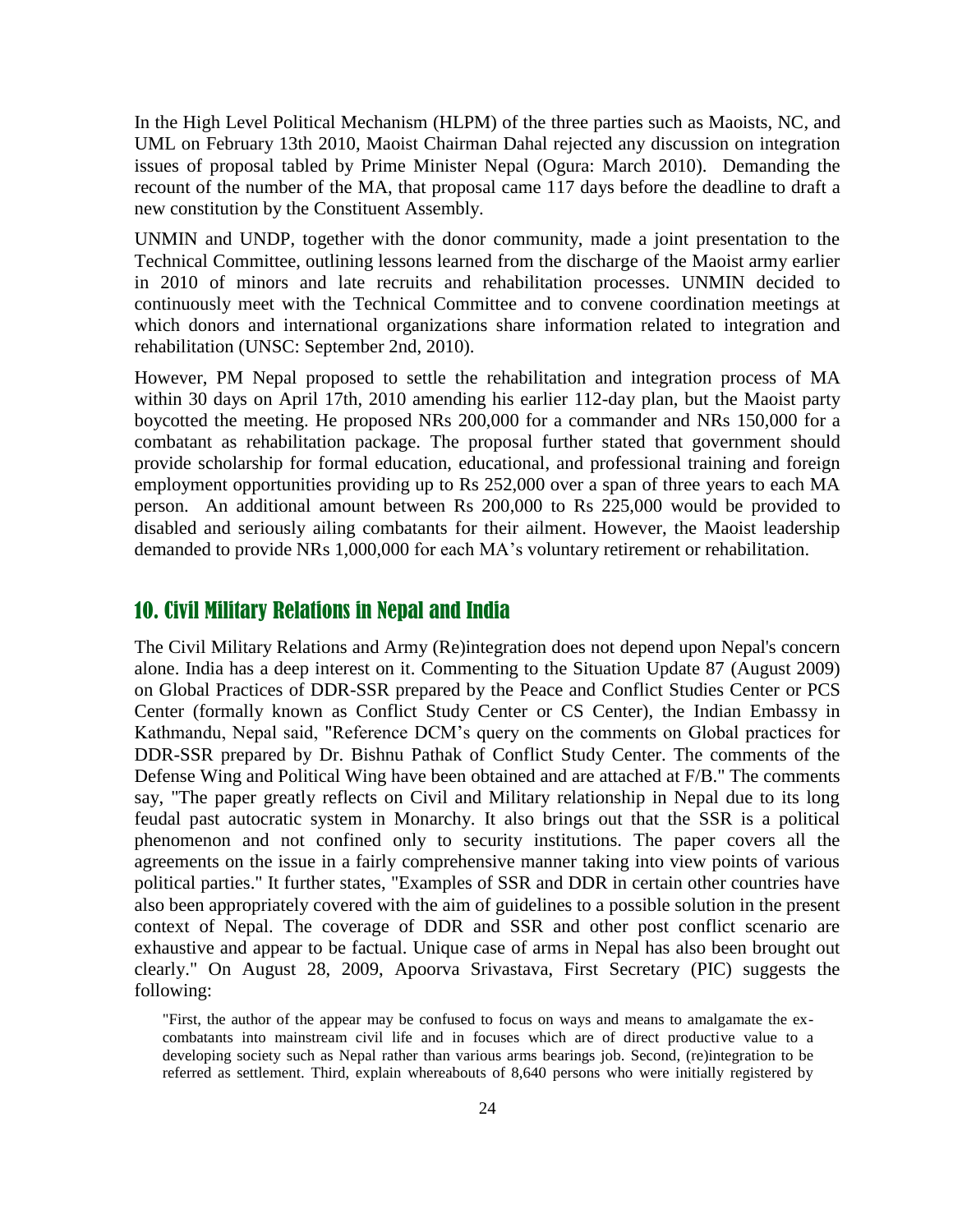UNMIN and later did not appear for verifications. Fourth, integration/settlement to be done into civil society, new security forces like CISF, BSF, Civil Government Offices, Police, and NA in that order of preference. Fifth, (re)integration be as per the following criteria: (a) Choice of individual; (b) Basic qualitative requirements of each security forces with certain relaxations; (c) No unit/sub-unit wise integration; and (d) No integration at leadership level in NA."

This is just an example. It itself states that how much India has been interest on Nepal's security system. It is to be remarkable of that none of Nepal's elected government completed the full-five year tenure in six-decade because of India. Indeed, the sole interest of India is to control Nepal's natural resources influencing Nepal's political leaders, security institutions, and bureaucracies. India always tries hard to put Nepal under its fold either through 1965 security umbrella or 2011 exclusive economic zone agreements.

# 11. History of Armies (Re)Integration in Nepal

There have been intense discussions on (re)integration of Maoist Army in the national army in Nepal. The army integration is the most complex phenomenon in post-conflict Nepal through peaceful political negotiation. Arguments and counterarguments have appeared on army integration in the political scenario that has surfaced, unfolding several complexities in the process. However, (re)integration of the Maoist Army in the Nepal Army and Police Force is not the first such challenge in Nepalese history.

On February 17, 1951, when Nepal achieved democracy ousting 104 years of Ranas" autocratic rule, the then Nepali Congress leader and Home Minister B.P. Koirala proposed to convert their 10,000-strong *JanaMukti Sena* (People"s Liberation Army) into *Raksha Dal* after the tripartite agreement among the King, Ranas and Nepali Congress held with the mediation of Indian PM Jawahar Nehru in New Delhi, India. The *JanaMukti Sena* had been able to capture seven major cities in eastern Nepal (Basnett: March 2009) and mid-western region. On March 10th, 1951, the coalition Government led by Mohan Shamsher Jung Bahadur Rana accepted *JanaMukti Sena* as a Para-Military Force (similar to present Armed Police Force) of state without much debate and discussion. The Central Nepal Raksha Dal Brigade headed by Nod Bikram Shah included three battalions with the East, Central, and West commanding generals offices (Lama:2007). It is remarkable that Shah had been against the democratic change and also against the (re)integration of *Raksha Dal* in state security forces.

The *JanaMukti Sena* comprised of minority castes/ethnicities such as Gurung, Magar, Dalits, etc. The intention behind the integration was to bring them under the control of the conventional army (Pathak: December 21st, 2008).

PM Matrika Prasad Koirala united the *JanaMukti Sena* again in the name of *Rakshya Dal* (while it was ineffective in the course of implementation of the decision) and Gyan Bahadur Subba Yakthumba (*Badahakim* – the Chief District Officer of Ilam in Eastern Nepal) was appointed as its commander (Tamang: 2063). The government reintegrated some personnel of *Rakshya Dal* and Civil Police (established by the Ranas) in the Nepal Police Force headed by Nar Bikram SJ Rana. G B Yakthumba was appointed as its DIG and later he became IGP when Matrika Prasad Koirala was the prime minister. The remaining *Rakshya Dal* force was finally in 1960 transformed into Home Guard and some battalions, viz. Bardabahadur, Pashupati Prasad, and Simhanath (Pathak: August 18, 2011).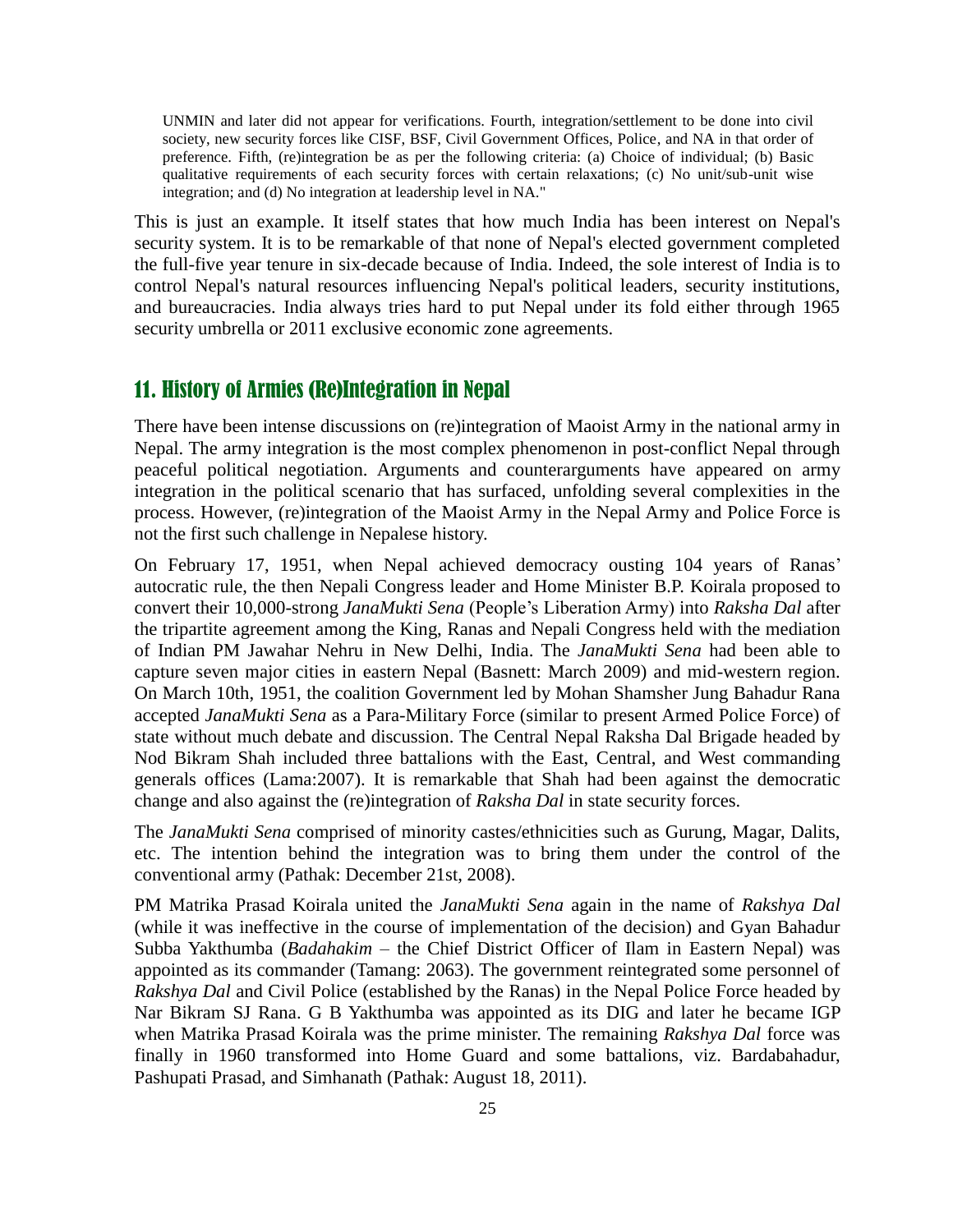The history has been a witness that a total of six persons from the former *JanaMukti Sena* were appointed as IGP. They were: G B Yakthumba, Gopal Shamsher, Purna Singh Khabash, Pahal Singh Lama, Ram Bahadur Thapa, and D.B. Lama (Lama:2007). Ironically, many of them had reached at the top position of Nepal Police during the Panchayat era.

Nepali Congress had seen sharp differences between the two brothers, B.P. Koirala and his half-brother Matrika P. Koirala. Matrika, who became Prime Minister for a second time (June 15th 1953 to April 14th 1955; the first term being November 6th 1951 to August 14th 1952), had a deep regard for King Tribhuvan, while B. P. Koirala was a revolutionary desiring for radical changes. Moreover, Matrika had been a one-time member of Rana bureaucracy, but B.P. was thoroughly a democratic leader.

The intra-party conflict made a fertile ground for the *Rakshya Dal* uprising (Bhusal: June 7th, 2002) and a section which was led by Nepal"s first doctor, Dr Kunwar Indrarjit Singh who eventually founded his own party and became the prime Minister for four months in 1957. Dr Singh was also a radical leader of Nepali Congress. He had once led the second batallion of the *MuktiSena*. Heled the small section of Kiranti Secessionist Organization. He was kept in a jail in Singh Durbar on the false charge of robbery by his former colleagues in Nepali Congress. Along with two leaders, he was forcibly freed from the jail by the mutineers on January 16, 1952, but Singh went to Tibet with a few friends in self-exile, declining the offer to lead the revolt (Whelpton: 2005).

At the time, Dr Singh and his revolutionary *Raksha Dal* had captured almost all the Kathmandu Valley except the Narayanhiti Palace. Upon facing strong retaliation by the statecontrolled forces, he fled from the scene of uprising. The government security forces soon controlled the mutineers in the absence of leadership. The then Communist Party of Nepal (CPN) which had a sympathy toward the *Rakshya Dal*, was banned in Nepal (Gyawali et al: November 2005) on the pressure of India. Singh had been unhappy against the Delhi compromise through which Rana regime had officially ended on February 8th, 2051. Besides, he was happy when the coalition government appointed Nod Bikram Shah as the head of the *Rakshya Dal*. That is why he and his revolutionary wing continued the armed struggle, revolting against Nepali Congress. As opportunists line themselves and encircle the party leadership in Nepali Congress since its inception, genuine party leaders and cadres get marginalized.

## 12. Conclusion

Nepal"s Seven Party Alliance (SPA) and the CPN (Maoist) or SPAM signed the Delhi Agreement on November 22nd, 2005 to end the autocratic kingdom in Nepal and to make it a republic by accomplishing free and fair Constituent Assembly (CA) elections. It also urged for the monitoring of both armies under UN supervision. The understanding was made and signed under the leadership of Girija Pd. Koirala and Prachanda. Koirala had agreed to abolish monarchy on the advice of India as a retaliation against the king rather than to bring the Maoists in mainstream liberal politics.

In almost five years' period of peace process (2006-2011), many agreements have been signed, but the issues of (re)integration, rehabilitation, professionalization, democratization,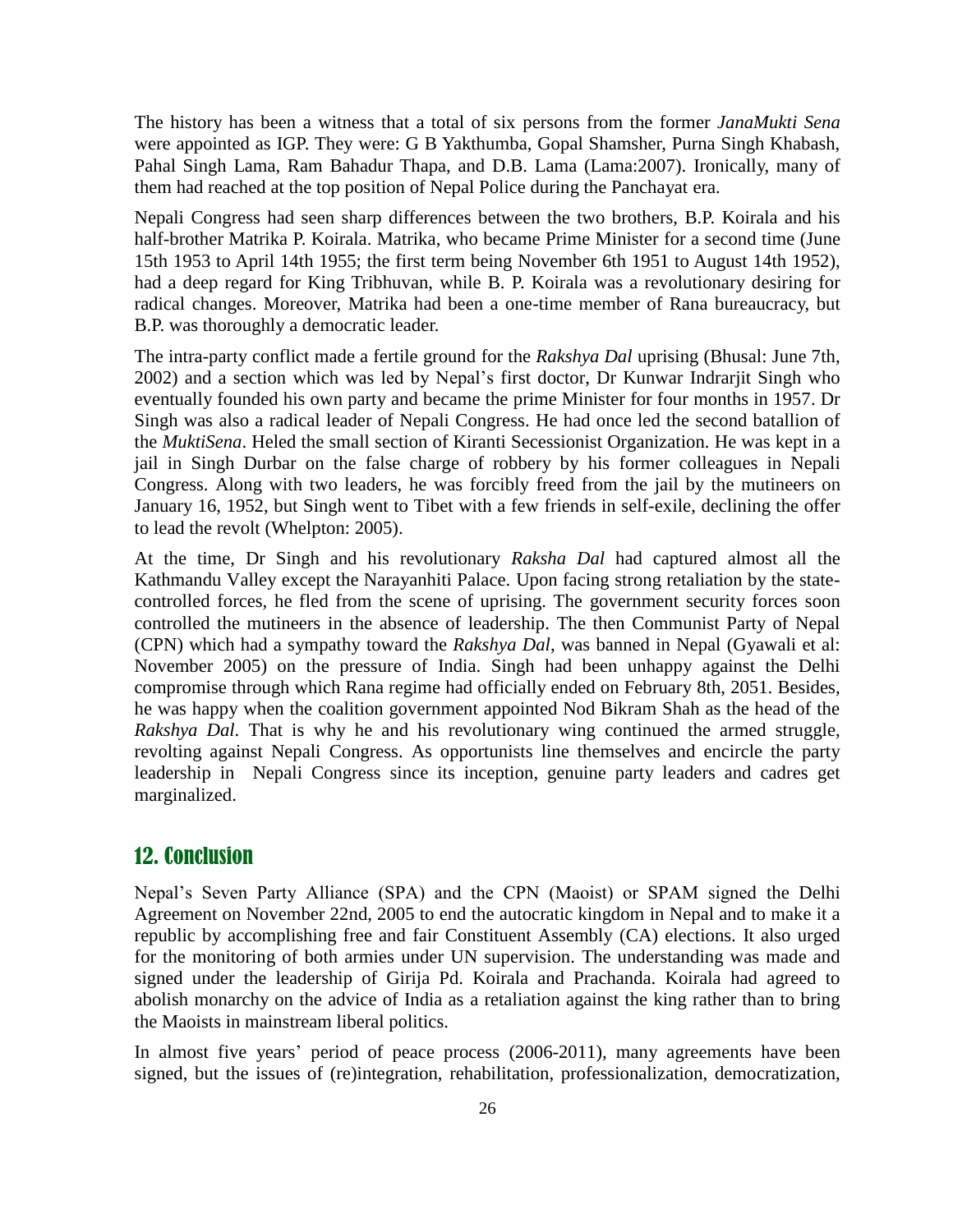and right sizing of the NA could not be achieved except discharging the disqualified MA combatants. This has happened due to the lack of confidence building measures, rival aspirations for radical changes vs. conservative interests, parties' affiliation with two extreme lines of thoughts - disorderly and under-governed liberal democracy of India and the orderly, over-governed, controlled democracy of contemporary China. While 3,500 km Sino-Indian border has been tightened by both sides, transitional Nepal finds itself between the allies of India, the US, and the West (Hindu-Christian) on the one hand, and the allies of China, Confucianism, and Muslims (Buddhist-Muslim) on the other; in a way at the epicenter of the string of pearls (the theory informally initiating the identity-based cold war) (Pathak: manuscript). The former set of allies desire to weaken China by penetrating through Free Tibet Movement while China stands to protect it.

Due to the Sino-Indian security concerns, CMR of Nepal has become a crucial issue. The three-pillar theory does not apply to either army owing to fundamental ideological differences on drafting of new constitution, state restructuring, and identity-based army (re)integration. Among the objective control (maximization of professionalism), subjective control (autonomous military institution), vertical control (politico-civilian supremacy), and horizontal control (society-military link) theories, the former two are less effective, but the latter two would be the best assets in terms of CMR. Besides the three-pillar and control theories, identity theory would also be a very good option for CMR in view of the sociocultural mosaic of Nepal. Civil-Military-Citizenry-Bureaucratic (CMCB) relations may set a good example in the transitional Nepal. The success of CMR depends on the vested security interests of India and China. The Chinese movements have substantially increased in recent years in Nepal since watching the Indo-US civilian nuclear deal of February 2nd, 2009 with suspicion.

Nepal and India have a unique security relationship; so much so that the chief of the army staff of Nepal is the honorary chief of Indian Army, and vice versa. However, being a very small and landlocked country, Nepal gets deprived from receiving the fruits of such honorarium. Not long ago, India had synergized the efforts to abolish monarchy to please the CPN (Maoist), but now their relationship has grown bitter. Such relationship aggravates the situation further when India tries hard to marginalize the Maoists by whispering through the ears of other mainstream and cultural parties of Nepal. India"s fake propaganda, "India"s Maoists have been trained in Nepal" is but an example, among numerous such examples. However, on the other hand, the Maoists have strengthened their ties with China and the movements of Indian delegates in Nepal have been retrenched. So long as Indian establishment continues to try to isolate the Maoists so as to incapacitate them to lead a government, and instead keep backing the unpopular and short living care-taker governments, India may have to pay heavily in terms of life and property owing to moral, political, technical, and economic boost to CPI (Maoist) and other identity-based struggling (sheltering) groups from Nepal"s Maoists. If relations still worsen, Nepal"s Maoists may serve as a ropeway to transport weapons from China to India, the same weapons what India had lost in Sino-Indian War some four decades ago. Should that happen, not only Nepal will experience CMR crises, India may also fall deep in the chaos and bloodshed, generating further the fertile ground for an unimaginable and unmanageable secessionist movement. India already suffers identity-based conflicts in more than half of the land (64 percent of area, in 18 out of 29 states) (Pathak: June 21, 2009).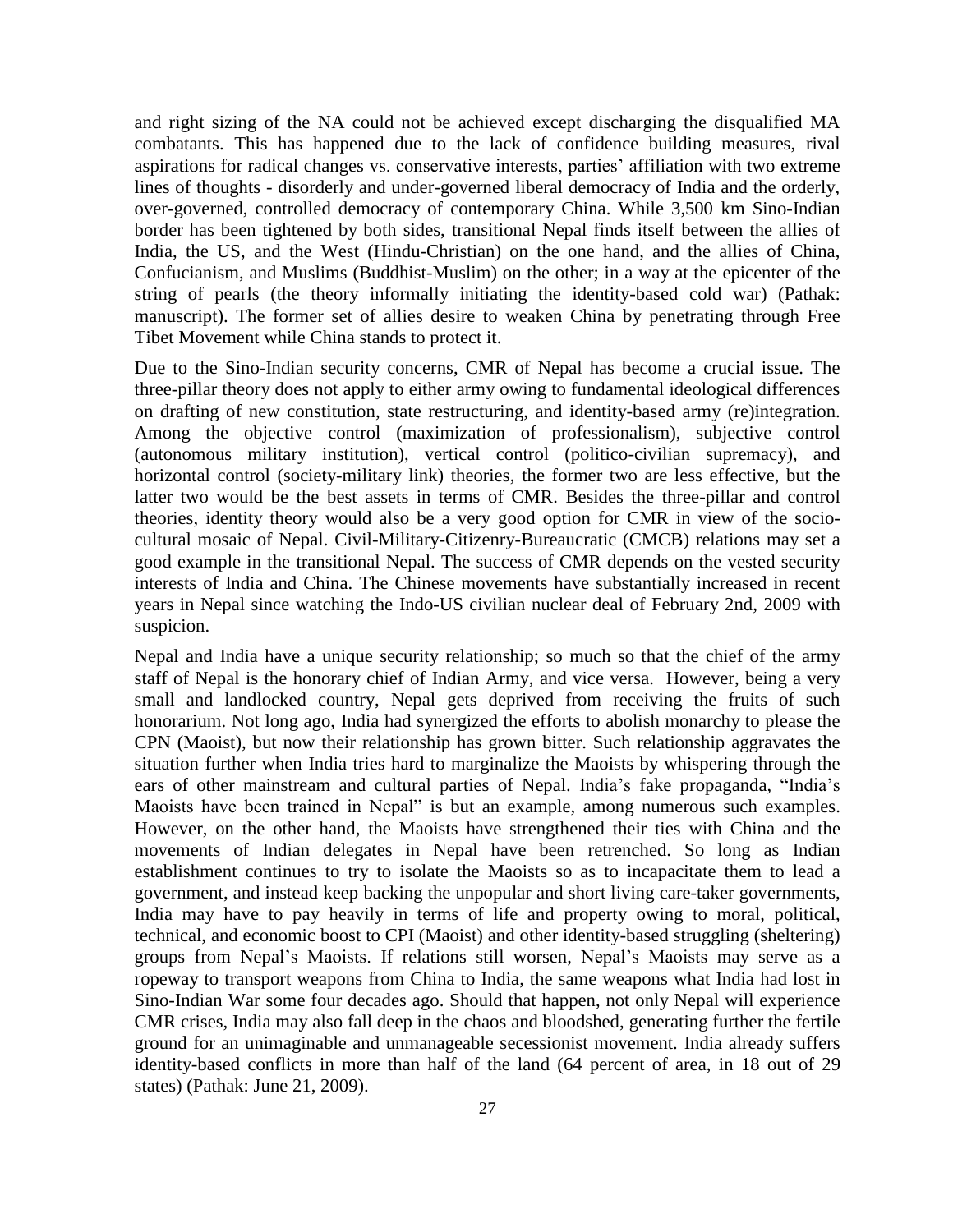Instead of remaining apolitical and neutral, Nepal Army is now seeking for a permanent ally, similar to the past monarch, in Nepali Congress and/or CPN (UML) with a back-up from India, choosing wrong partners at a wrong time. On the other hand, the Maoist Army is warming (improving) its relationship with China's PLA, also to counter NA's strategy. However, such crises of suspicion increasing steps strain the already tense civil-military relations. Such trends are against ethics, discipline, mutual shared vision, and collective will for continuous efforts. The proposal of MA to remain under the secretariat of the special committee should be considered a positive step, but the NA is yet to overcome its inferiority complex, "The monarchy reared and cared NA generals could not defend their argument in front of youthful officers of the Maoist Army." So, the NA presses upon the political parties and the government not to integrate large numbers of MA in senior positions of NA due to their political indoctrination. However, the history of ten thousand PLAs integration should not be overshadowed.

The CMR is a DCC that ends the culture of impunity by enhancing accountability and revitalizing ownership. First, the CMR stands for civil supremacy over the military, excombatants and other (legitimate and illegitimate) armed forces; second, it sets a direct coup against military or armed forces regime or those with the hold of power; third, it sets a silent coup over military or armed forces supported by the political parties' autocratic regime; fourth, it facilitates overthrowing of the military controlled and politically trained by a political party; and finally, it nurtures a government under civilian control.

#### **\*\*\*\***

-----------------

 **Mr. Bishnu Pathak**, Director, Peace and Conflict Studies Center (or PCS Center and formally known as Conflict Study Center or CS Center) is also the Convener of South Asia: TRANSCEND International and Board Member of TRANSCEND Peace University. He holds a Ph.D. in Conflict and Human Rights from Tribhuvan University, Kathmandu. His book *Politics of People"s War and Human Rights in Nepal* is a widely circulated volume. He is the author of numerous papers and articles on Human Rights, UN, Security, Peace, and Federalism including *Nepal's 2008 Constituent Assembly Elections: Converting Bullets to Ballots*, East-West Center Bulletin, Washington. His article on *Experiment with Peace* has just been published from Oslo along with those of globally recognized pioneer peace-makers. It is our privilege to pay special thanks to **Mr. J. K. Tater** who has contributed to editing this academic research work

\*\* Mr. Surendra Uprety, Faculty Member of Tribhuvan University in Economics, is currently a Ph D scholar and is working at the Peace and Conflict Studies Center.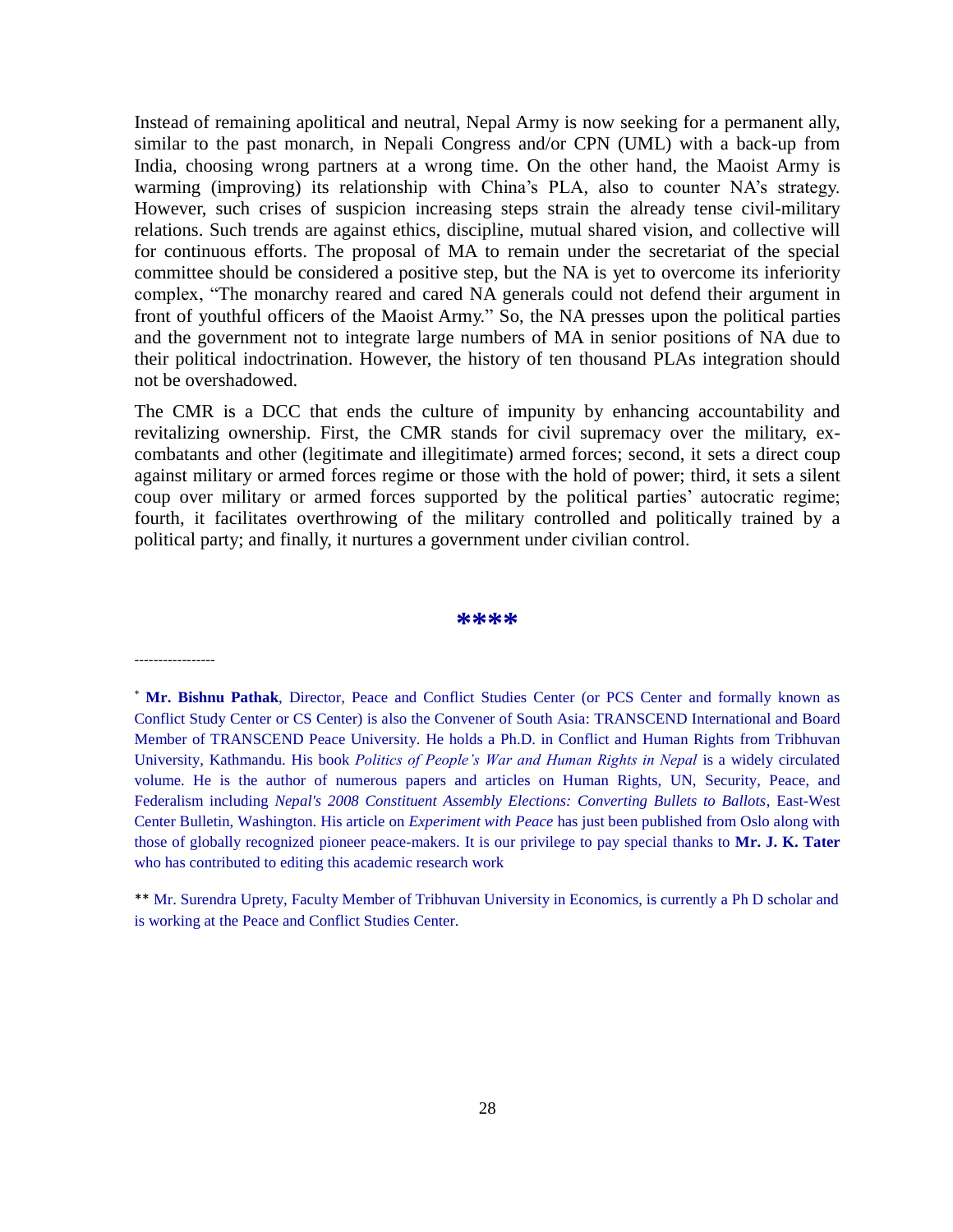## References

- **1.** *Twelve-Point Understandings*. November 22, 2005. New Delhi: SPAM.
- **2.** *Eight-point SPA-Maoists Agreement*. June 16, 2006. Kathmandu: SPAM.
- **3.** *Six-point SPA-Maoists Agreement*. November 8, 2006. Kathmandu: SPAM.
- **4.** Adhikari, Indra. 2005. Nepal: Trends of Militarization (1996-2005) Available at http://www.nccs.org.np/journal08-2/Indra.pdf
- **5.** *Agreement on Monitoring of the Management of Arms and Armies*. December 8, 2006. Kathmandu: Nepal Government-Maoist Party.
- **6.** Basnett, Yurendra. March 2009. *From Politicization to Grievances to Political Violence. An Analysis of the Maoist Movement in Nepal*. London: London School of Economics and Political Science. Working Paper Series No. 07-78.
- **7.** Baucom, Donald R. Fall 1985. *The Professional Soldier and the Warrior Spirit*. In Strategic Review.
- **8.** Bhusal, Puskar. June 7, 2002. *Comradely Conduct: What is behind the UMLs calm rationality in dealing with this political crisis?* In the "Nepali Times". Kathmandu: Jagadamba Press.
- **9.** Bimali, Pawan and Bishnu Pathak. December 16, 2009. *Child Soldiers: Crime against Humanity*. Kathmandu: CS Center. Situation Update 89.
- **10.** Born, Hans et al. November 2000. *Models of democratic control of the armed forces*. A paper presented at ERGOMAS Interim meeting of Working Group "Democratic Control of Armed Forces", 4th ISF conference, Geneva: DECAF.
- **11.** Born, Hans. January 2001. *Criteria for democratic civilian control of the armed forces*. Unpublished Working Paper. Geneva: DCAF.
- **12.** Bruneau, Thomas C. et al (Eds). 2006. *Who Guards the Guardians and How: Democratic Civil– Military Relations.* Austin: University of Texas Press.
- **13.** Bruneau, Thomas C. et al. October 19, 2009. *National Security Councils: Their Potential Functions in Democratic Civil–Military Relations*. Routledge Tylor and Francis Group. In Defense and Security Analysis Vol. 25, No. 3.
- **14.** Chandrasekharan, S. April 7, 2011. *NEPAL: New Proposal of Nepal Army on PLA Integration: Strike while the Iron is hot: Update No. 249*. South Asian Analysis Group.
- **15.** Chapagain, Kiran. September 14, 2010. *Government, Maoists sign 4-pt accord*. Kathmandu: Nepal Republica.
- **16.** Chapagain, Kiran. September 16, 2010. *PLA under Special Committee now*. Kathmandu: Nepal Republica.
- **17.** *Child Soldiers Global Report 2008*. 2008. Washington: Human Rights Watch*.* Volume 19 No. 15.
- **18.** Clausewitz, Carl von. 1989. *on War*. Princeton: Princeton University Press.
- **19.** *Code of Conduct for Ceasefire*. May 25, 2006. Kathmandu: Government and the Maoists.
- **20.** *Comprehensive Peace Accord (CPA)*. November 22, 2006. Kathmandu: SPAM.
- **21.** Cooper III, Cortez A. September 2007. *"Preserving the State": Modernizing and Task-Organizing a "Hybrid" Plan Group Force*. Roy and Andrew Scobell (eds.) in "Right Sizing the People"s Liberation Army: Exploring the Contours of China"s Military." USA. Available on http://www.strategicstudiesinstitute.army.mil/pdffiles/pub784.pdf.
- **22.** Cottey, Andre et al. fall 2002. The Second Generation Problematic: Rethinking Democracy and Civil Military Relations. In *Armed Forces and Society*, Vol. 29, No.1.
- **23.** Crowe, Sarah and Logan, Marty. February 17, 2010. *Last group of Maoist child soldiers discharged in Nepal*. Kathmandu: UNICEF.
- **24.** Dahal, Phanindra. July 9, 2010. *UNMIN paper offers 60-week time plan*. Kathmandu: Kantipur Publications.
- **25.** Dahal, Phanindra. September 16, 2010. *Special Panel Okays PLA directive*. Kathmandu: Kantipur Publications.
- **26.** *Election Manifesto of Nepali Congress*. 2064 BS. Kathmandu.
- **27.** *Election Manifesto of UML*. 2064 BS. Kathmandu.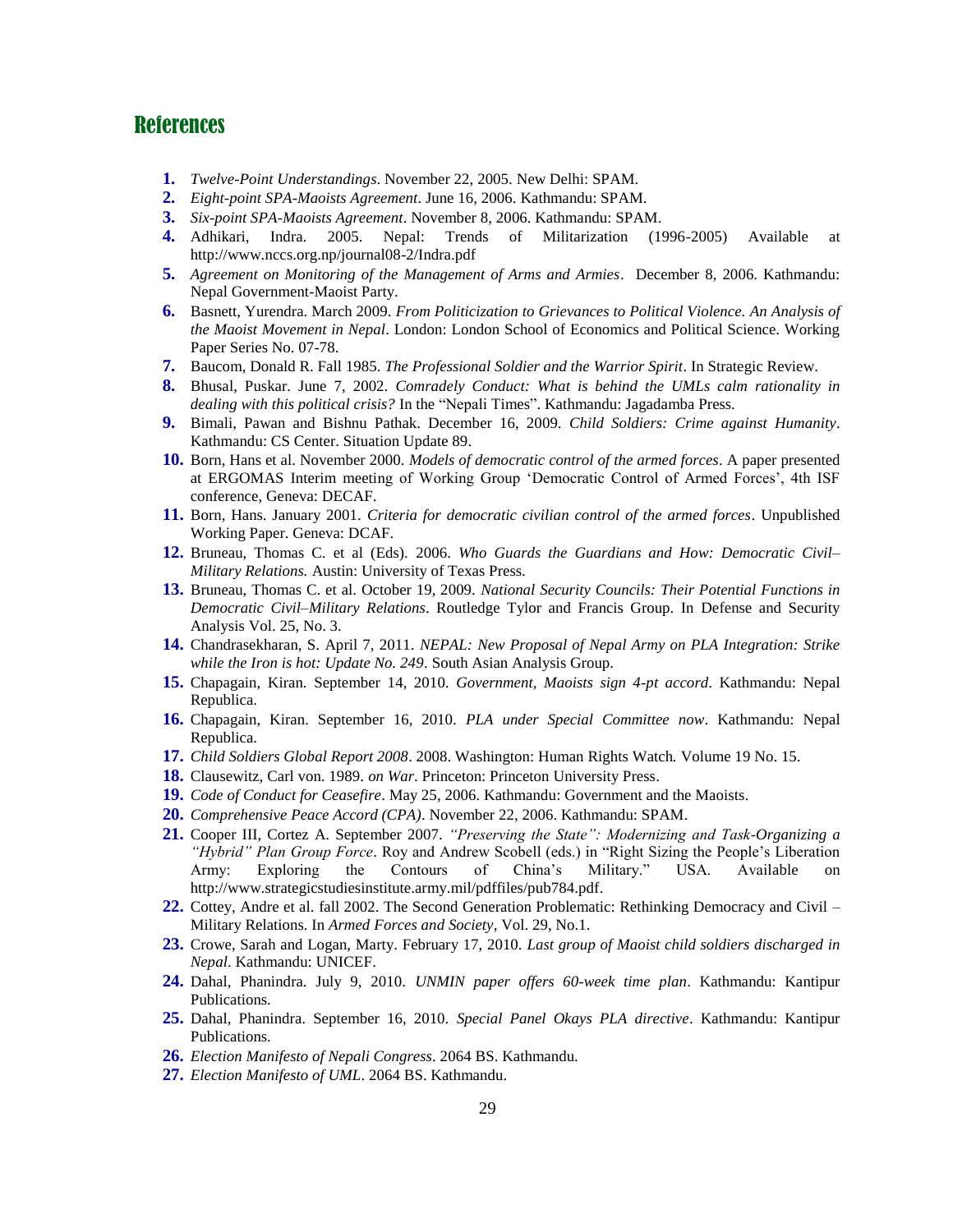- **28.** Feaver, Peter D. 1999. *Civil-Military Relations*. Annual Reviews Political Science. Vol. 2. 211. 7
- **29.** Finkelstein, David M. September 2007. *China"s National Military Strategy: an Overview of the Military Strategic Guidelines*. Roy and Andrew Scobell (eds.) in "Right Sizing the People"s Liberation Army: Exploring the Contours of China"s Military." USA. Available on http://www.strategicstudiesinstitute.army.mil/pdffiles/pub784.pdf.
- **30.** Gyawali, Bandana et al. November 2005. *Sociology and Political Economy of Maoist Conflict in Nepal.* Kathmandu: Interdisciplinary Analysts.
- **31.** Haltiner, Karl W. 2003. *The Decline of the European Mass Armies*. Giuseppe Caforio (ed.), "Handbook of the Sociology of the Military". New York: Kluwer-Plenum Publishers.
- **32.** Haltiner, Karl W. November 2000. *Democratic Control of Armed Forces: Renaissance of an Old Issue?*  Paper presented at the 4th ISF conference Geneva: DECAF.
- **33.** Haltiner, Karl, W. 1998. *The Definite End of the Mass Army in the Western Europe*. Armed Forces and Society.
- **34.** Huntington, Samuel P. 1957. *The Soldier and the State; the Theory and Politics of Civil-Military Relations*. Cambridge: Belknap Press of Harvard University Press.
- **35.** Janowitz, Morris. 1960. *The Professional Soldier: A Social and Political Portrait*. Glencoe Illinois: Free Press.
- **36.** Kamphausen, Roy and Andrew Scobell (Eds.). September 2007. *Right Sizing the People"s Liberation Army: Exploring the Contours of China"s Military*. USA. Available on http://www.strategicstudiesinstitute.army.mil/pdffiles/pub784.pdf.
- **37.** Kiselycznyk, Michael and Phillip C. Saunders. August 2010. *Civil-Military Relations in China: Assessing the PLA"s Role in Elite Politics*. Washington: National Defense University Press. Institute for National Strategic Studies. China Strategic Perspectives, No. 2.
- **38.** Kondapalli, Srikanth. October 2005. *China"s Political Commissars and Commanders: Trends & Dynamics.* Singapore: Institute of Defense and Strategic Studies. No. 88.
- **39.** Kumar, Dhruba and Hari Sharma. 2005. *Security Sector Reform in Nepal: Challenges and Opportunities.* Kathmandu: Friends for Peace.
- **40.** Kumar, Dhurba. 2009. *Democratic Control of Security Force*. Kathmandu: Nepal Institute for Policy Studies and SAFERWORLD.
- **41.** Lama, DB. September 2007. *Ups and Downs of My Life*. Kathmandu: Basundhara Lama and Sabitri Lala.
- **42.** Lambert, Alexandre. June 2005. *Categorization of Democratic Civilian Control (DDC)*. Geneva: DCAF. Working paper No. 164.
- **43.** Limbu, Ranadhoj. August 30, 2010. *National Security Strategy: Options in Nepal*. Presented at the Understanding National Security Policy of Nepal, organized by the Nepal Institute for Strategic Studies (NISS), Kathmandu.
- **44.** *Monitoring of the Management of Arms and Armies*. December 8, 2009. An agreement signed at Kathmandu by the Government of Nepal and the Maoist Party.
- **45.** Mulnenon, James. 1998. *The Military in Post-Deng China*. Washington: East-West Center.
- **46.** Nepal Communist Party (Maoist). Falgun 2064 BS. *Election Manifesto (New Ideology and New Leadership for a New Nepal: Commitment Paper of the CPN-Maoist for the Constituent Assembly Election*. Kathmandu.
- **47.** Nielsen, Suzanne C. 2005. *Civil-Military Relations: Theory and Military Effectiveness*. Public Administration and Management Volume Ten, Number 2.
- **48.** Ogura, Kiyoko. March 2101. *View from the cantonment*. Kathmandu: Himal South Asian.
- **49.** Pathak, Bishnu. September 13, 2011. *Women and DDR*. Basel: TRANSCEND Media Service.
- **50.** Pathak, Bishnu. August 18, 2011. *Sena Samayojanko Feharista (The Details of Army Integration)*. In Samachar Fortnightly. Kathmandu: Samachar Publication.
- **51.** Pathak, Bishnu and Devendra Uprety. March 7, 2010. *Disarmament Demobilization and Reintegration and Security Sector Reform in Nepal: A Preliminary Sociological Observation*. Basel: TRANSCEND Media Service.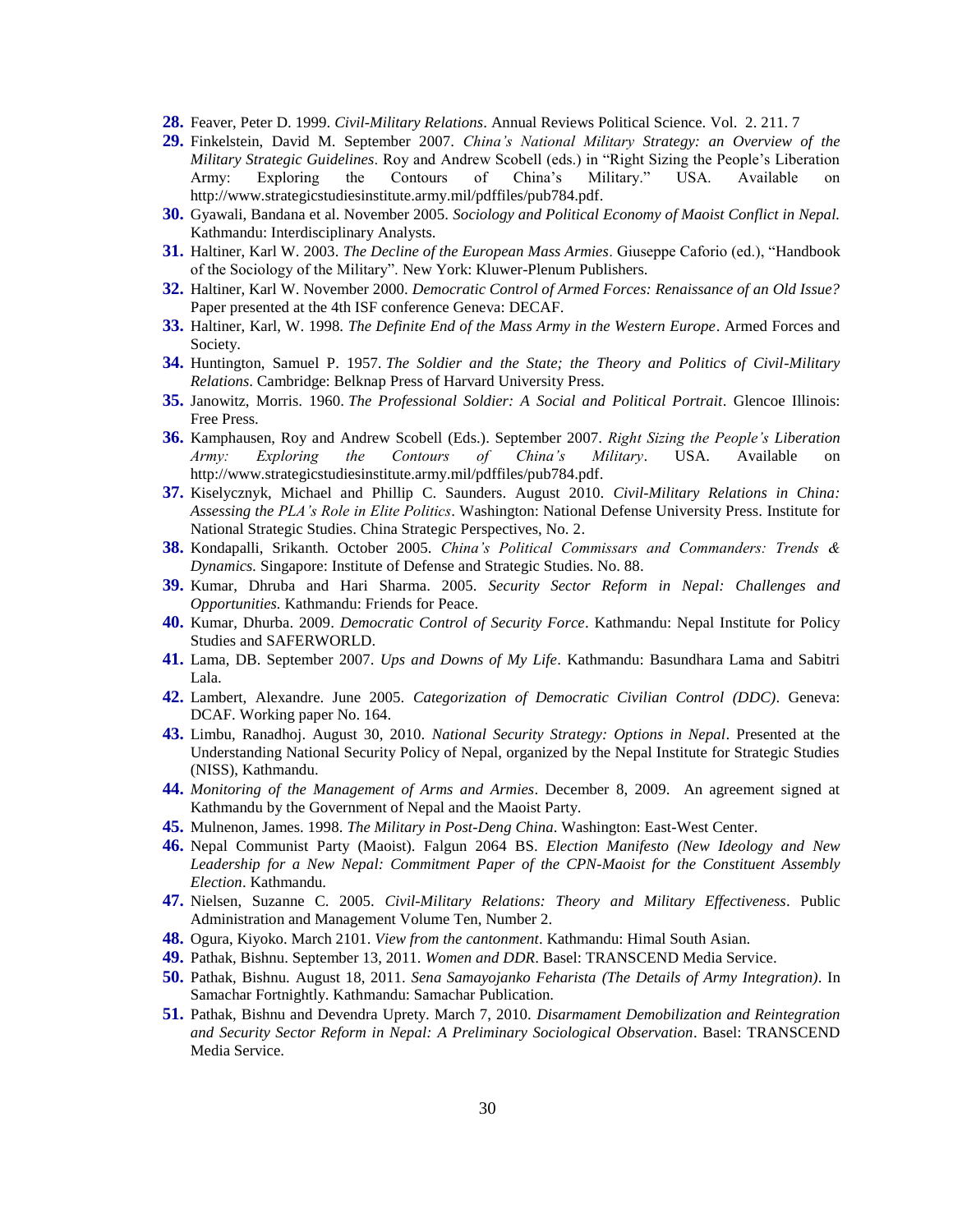- **52.** Pathak, Bishnu. December 21, 2008. *Modeling the Integration of the Maoist Combatants: DDR or SSR?* Kathmandu: Conflict Study Center. Situation Update: 80. Available at http://www.internationalpeaceandconflict.org/forum/topics/modeling-the-integration-of.
- **53.** Pathak, Bishnu. 2005. *Politics of People's War and Human Rights in Nepal*. Kathmandu: Bimipa Publications.
- **54.** Pathak, Bishnu. Manuscript. *Nepal at the Verge of Sino-Indian Battleground*. UK: Conflict, Peace and Development Journal.
- **55.** Pathak, Bishnu. May 13, 2010. *Nepal"s Peace Process towards Ambiguity*. Basel: TRANSCEND Media Service.
- **56.** Pathak, Bishnu. May 27, 2010. *Assessing Maoists Janaandolan III in Theory*. Basel: TRANSCEND Media Service. Available at http://www.transcend.org/tms/2010/05/assessing-maoists-janaandolan-iiiin-theory/
- **57.** Pathak, Bishnu. September 12, 2010. An Unpublished Report on *Understanding National Security Policy in Nepal*. Kathmandu: Nepal Institute for Strategic Studies.
- **58.** Pathak, Bishnu. August 29, 2009. *Global Practices of DDR-SSR: SSR in Nepal*. Basel: Transcend Media Service.
- **59.** Pathak, Bshnu. June 24, 2009. *Federalism: Lessons from India*. Basel: TRANSCEND Media Service.
- **60.** Pillsbury, Michael. 2000. *China Debates the Future Security Environment*. Washington DC: National Defence University Press.
- **61.** *Press Statement*. August 3, 2010. Kathmandu: UNMIN. Available at http://www.unmin.org.np/downloads/pressreleases/Press.Statement.Recruitment.03AUG2010.ENG.pdf
- **62.** *Proclamation of the House of Representatives*. May 18, 2006. Kathmandu: Parliament.
- **63.** Richburg, Keith. October 18, 2010. *China"s Vice President on track to become next leader*. In Washington Post. Washington: Washington Post Company.
- **64.** Shambaugh, David. 1991. *The State and the Soldier in China. The Political Work System in People"s Republic of Nepal*. China Quarterly 127 (September).
- **65.** Sharma, Bala Nanda. Undated. *Civil Military Relation: Strengthening Democracy in Nepal*. Available at

http://www.fesnepal.org/reports/2009/seminar\_reports/papers/Article%20of%20Lt.%20Gen%20Balana nda%20Sharma.pdf.

- **66.** Swaine, Michael D. November 2, 2005. Civil*-Military Relations and Domestic Power and Policies*. Paper Presented at the Conference on "Chinese Leadership, Politics, and Policy": Carnegie Endowment for International Peace.
- **67.** Tamang, Shyam Kumar. 2063. *JanaMukti Sena: Aauta Nalekhiyako Ethihas,* Kathmandu: Akata Prakashan.
- **68.** Thapa, Pyara J. August 30, 2010.*National Security Strategy: Perspective of Nepal*. Presented at the Understanding National Security Policy of Nepal, organized by the Nepal Institute for Strategic Studies (NISS), Kathmandu.
- **69.** Thayer, Carlyle A. 1994. *The Vietnam People"s Army under Dai Moi*. Signapure: Institute for South-East Asian Studies. Pacific Strategic paper 7.
- **70.** Thayer, Carlyle A. August 23, 2009. *Vietnam People"s Army: Development and Modernization*. Ministry of Defence: Sultan Haji Bolkiah Institute of Defence and Strategic Studies.
- **71.** *The Evolving Chinese Civil-Military Relations*. November 2004. Report of a Conference of an Organized by the Institute of Defense and Strategies Studies (IDSS).
- **72.** Trinkunas, Harold A. 1999. *Ensuring Democratic Control of the Armed Forces in Asia*. Washington: East West Center. Political and Security Series No. 1.
- **73.** Tzu, Sun. 1971. *The Art of War*. Oxford: Oxford University Press.
- **74.** UNMIN. 2007. *Arms Monitoring*. Available on www.unmin.org.np retrieved on December 15, 2009
- **75.** UNMIN. February 8, 2010. *United Nations Press Release*. Rolpa.
- **76.** UNMIN. January 7, 2010. *Report of the Secretary-General on the request of Nepal for United Nations Assistance in Support of its Peace Process*. New York.
- **77.** *UNSC Resolution on UNMIN*. September 15, 2010. http://www.ekantipur.com/2010/09/17/oped/unscresolution-on-unmin/322334/.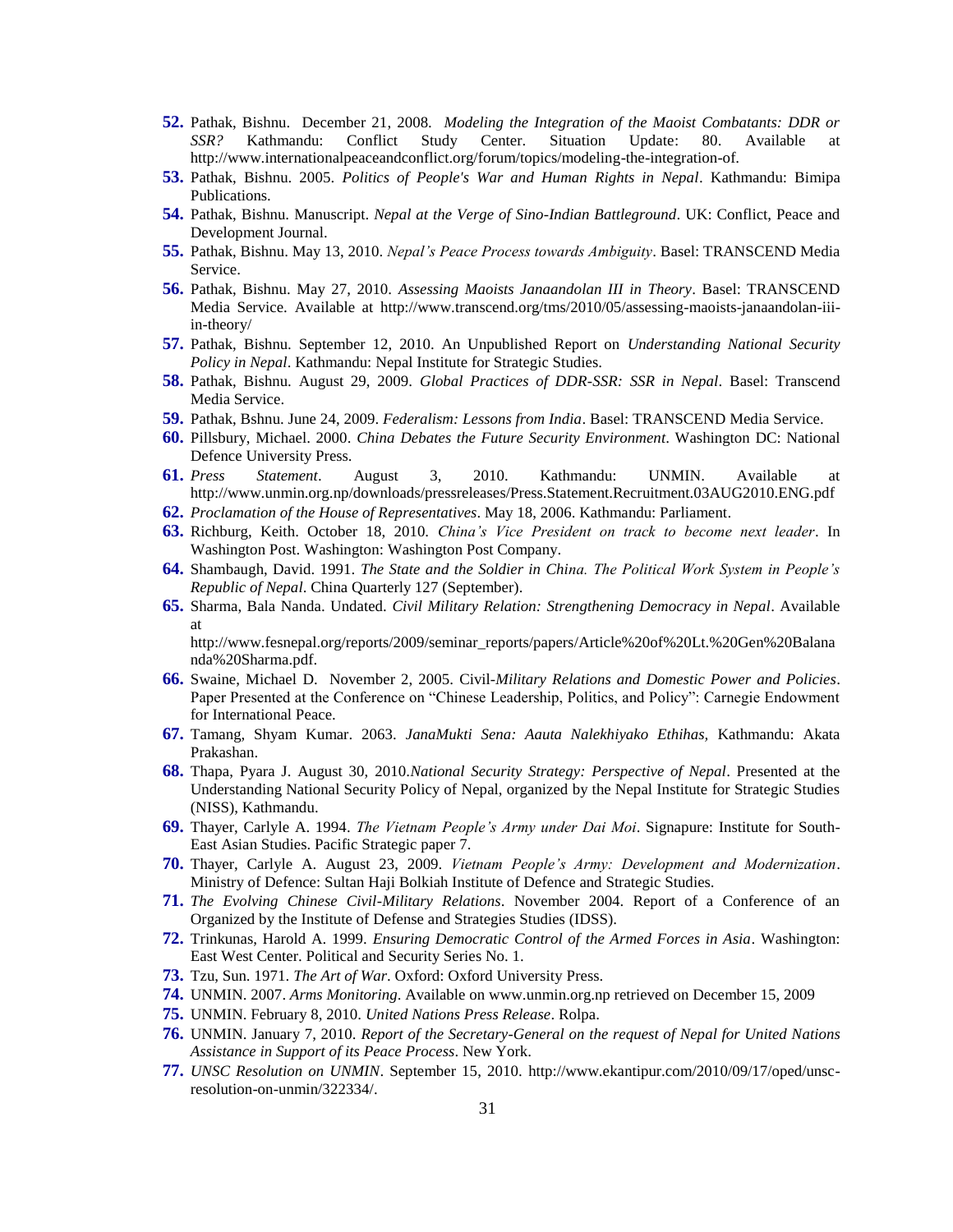- **78.** UNSC. September 2, 2010. *Nepal for United Nations assistance in support of its peace process.* New York: UNMIN.
- **79.** Wagle, Geja Sharma. 2009. *National Security Policy and Role of National Council in* "Changing Security Dynamics in Nepal". Kathmandu: Nepal Institute for Policy Studies and SAFERWORLD.
- **80.** Wagle, Geja. August 30, 2010. *Challenges and principles for National Security of Nepal*. Presented at the Understanding National Security Policy of Nepal, organized by the Nepal Institute for Strategic Studies (NISS), Kathmandu.
- **81.** Whelpton, John. 2005. *A History of Nepal*. UK: University of Cambridge.
- **82.** World War II. Undated. *Wars and Battles, 1939-1945*. Available at http://www.u-shistory.com/pages/h1661.html.
- **83.** Zimmermann, Doron. 2005. *between Minimum Force and Maximum Violence: Combating Political Violence Movements with Third-Force Options*. Switzerland: Swiss Federal Institute of Technology.

## **Endnotes**

 $\overline{a}$ 

<sup>1</sup> The famed Chinese military general, (ancient) military strategist, philosopher, and writer of the *Art of War*.

<sup>2</sup> *Maoist Army (MA)*: The regular active duty members of the Maoist Army who joined the service before May 25, 2006, who are not minors and who are able to demonstrate their service record, including the CPN (Maoist) identity card and other means as agreed by the parties (AMMAA: December 8, 2006).

<sup>3</sup> He developed the Theory of Politics to ensure the security of US citizens focusing on the long-term threat from the former Soviet Union.

<sup>4</sup> This concerns compulsory military service or involuntary enrolment in the military in the name of service to the country.

<sup>5</sup> After the end of Cold War in 1990, on May 28, 1996, French President Jack Chirac announced the abolition of universal conscription from 1997 onwards. Belgium and the Netherlands have proceeded and Spain, Portugal and Italy have joined the decision to end conscription gradually. Germany, Hungary, Sweden and Slovenia have started public debate on conscription and abolition is expected (Haltiner: 2003:361).

<sup>6</sup> The VPA was founded on December 22, 1944 with the strength of only 34 personnel (Thayer: August 23, 2009)

<sup>7</sup> Unsuccessful fight against political and bureaucratic corruption.

<sup>8</sup> Fifth generation leader and the 6th ranked member of the Politburo Standing Committee, country's *de facto* top power organ.

<sup>9</sup> Cantonment (of Maoist Army) is a temporarily designated but clearly defined geographical area for encampment and provision of services for the Maoist combatant units including weapons, ammunition and equipment. The cantonments are provided for all echelons of the Maoist Army (AMMAA: December 8, 2006).

<sup>10</sup> Barracking (of Nepal Army) is the deployment of Nepal Army units to barracks, including weapons, ammunition and equipment. No units below a company level will be independently deployed unless for activities specified elsewhere in this agreement or otherwise mutually agreed by the parties (AMMAA: December 8, 2006).

<sup>11</sup> JMCC is chaired by Col. Marcos Manuel Miranda Caceres, the Chief Arms Monitor, UNMIN; NA Brigadier General Purna Chandra Thapa and PLA Commander Nanda Kishor Pun as Vice Chairmen; and Lt. Col. Arun Ghale and Col. Sanu Tamang from NA and Deputy Commander Chandra Prakash Khanal and Division Commander Birendra Budhamagar from PLA as Members.

<sup>12</sup> Clause 6.1 of the Agreement on Monitoring of the Management of Arms and Armies (ANNAA) said that the JMCC should comprise of three members each from UNMIN, Nepal Army and MA and serve as a disputeresolution mechanism for the implementation of the agreement.

<sup>13</sup> Both Prime Minister Girija Prasad Koirala and Prachanda separately sent identical letters to the United Nations General Secretary on the same day, i.e. August 9, 2006.